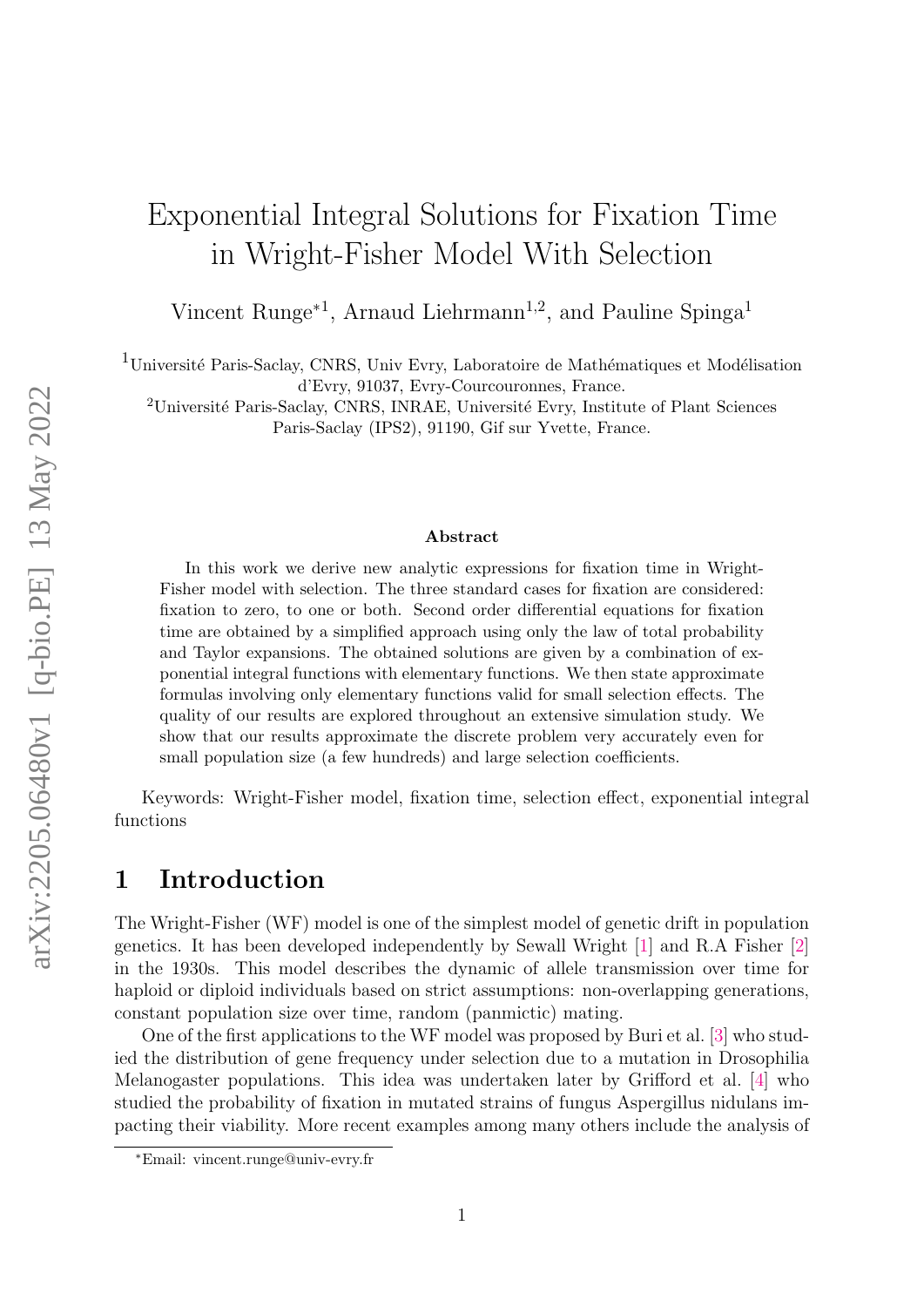genomics data [\[5,](#page-14-4) [6,](#page-15-0) [7,](#page-15-1) [8,](#page-15-2) [9,](#page-15-3) [10\]](#page-15-4), reflecting the relevance of such a simple model to this day.

In addition to genetic drift, the WF model can account for the effects of other evolutionary forces such as mutation [\[11,](#page-15-5) [12,](#page-15-6) [13\]](#page-15-7), selection [\[14,](#page-15-8) [15,](#page-15-9) [16,](#page-15-10) [17,](#page-15-11) [13,](#page-15-7) [18,](#page-15-12) [19\]](#page-15-13), the effect of demographic forces including the variation in population size through time and migration connecting populations [\[14,](#page-15-8) [11,](#page-15-5) [12,](#page-15-6) [18\]](#page-15-12).

In population genetics, one focuses on different quantities of interest such as heterozygosity or fixation probabilities [\[20\]](#page-15-14). Here we focus on the average time until fixation (or simply fixation time) in WF model. Many solutions for fixation time have been found using the diffusion approximation method [\[21\]](#page-16-0). The expression of the fixation time for WF model with no additional effect is well-known [\[22,](#page-16-1) [23\]](#page-16-2). Solutions for fixation of a rare mutant gene (excluding the case of potential loss) by random drift and with selection [\[24\]](#page-16-3) or with an additional mutation rate [\[25\]](#page-16-4) have also been derived. Moreover, the variance for fixation with no loss has been found in [\[26\]](#page-16-5) and [\[27\]](#page-16-6) with a selection coefficient.

In this work we intended to contribute to the study of the fixation time for WF model with selection by stating new analytic expressions. We analyzed the three possible fixation times: fixation to zero, to one or both. To the best of our knowledge, only some partial results have been described in literature: fixation to one for rare mutant for all initial probabilities in complex integral form [\[24\]](#page-16-3) and for null initial probability (only) [\[28\]](#page-16-7) in exponential integral form. No author has yet highlighted the use of the exponential integral function for describing its complete solution.

This paper is organized as follows. In Section [2](#page-1-0) we present the WF model with selection effect and the derivation of its associated ordinary differential equations. In Section [3](#page-5-0) we find expressions for fixation time using exponential integral (EI) functions. In Section [4](#page-8-0) we study approximation results to bypass the use of EI functions for small selection effect. We eventually provide an extensive simulation study in Section [5](#page-10-0) to explore the validity range of our theoretical results with respect to population size and selection effect strength.

### <span id="page-1-0"></span>2 The Wright-Fisher Model With Selection

#### 2.1 Context and Notations

We consider an initial population size of  $N$  haploid individuals and study a single locus with two possible alleles: A and a. This model is equivalent to the study of diploid individuals who can either be homozygote  $(AA - aa)$  or heterozygote  $(Aa - aA)$ , considering that A and a are neither dominant nor recessive. In that case, the dominance parameter of heterozygous individuals is  $h = 1/2$  [\[29,](#page-16-8) chapter 5.3].

Notice that, in the literature [\[30,](#page-16-9) [31\]](#page-16-10), while studying genetic drift, an effective population size is usually determined. Denoted  $N_e$ , it is defined as the size of an ideal population that would have the same rate of loss of genetic diversity - or that would lose heterozygosity at an equal rate - than the real studied population. The determination of  $N_e$  is not the subject of this article, we consider that our population size is equal to the effective population size  $(N = N_e)$ .

We introduce a selection effect s that affects favorably viability of carriers of allele A: their chance of survival is increased by a factor  $1 + s$ . There are many possibilities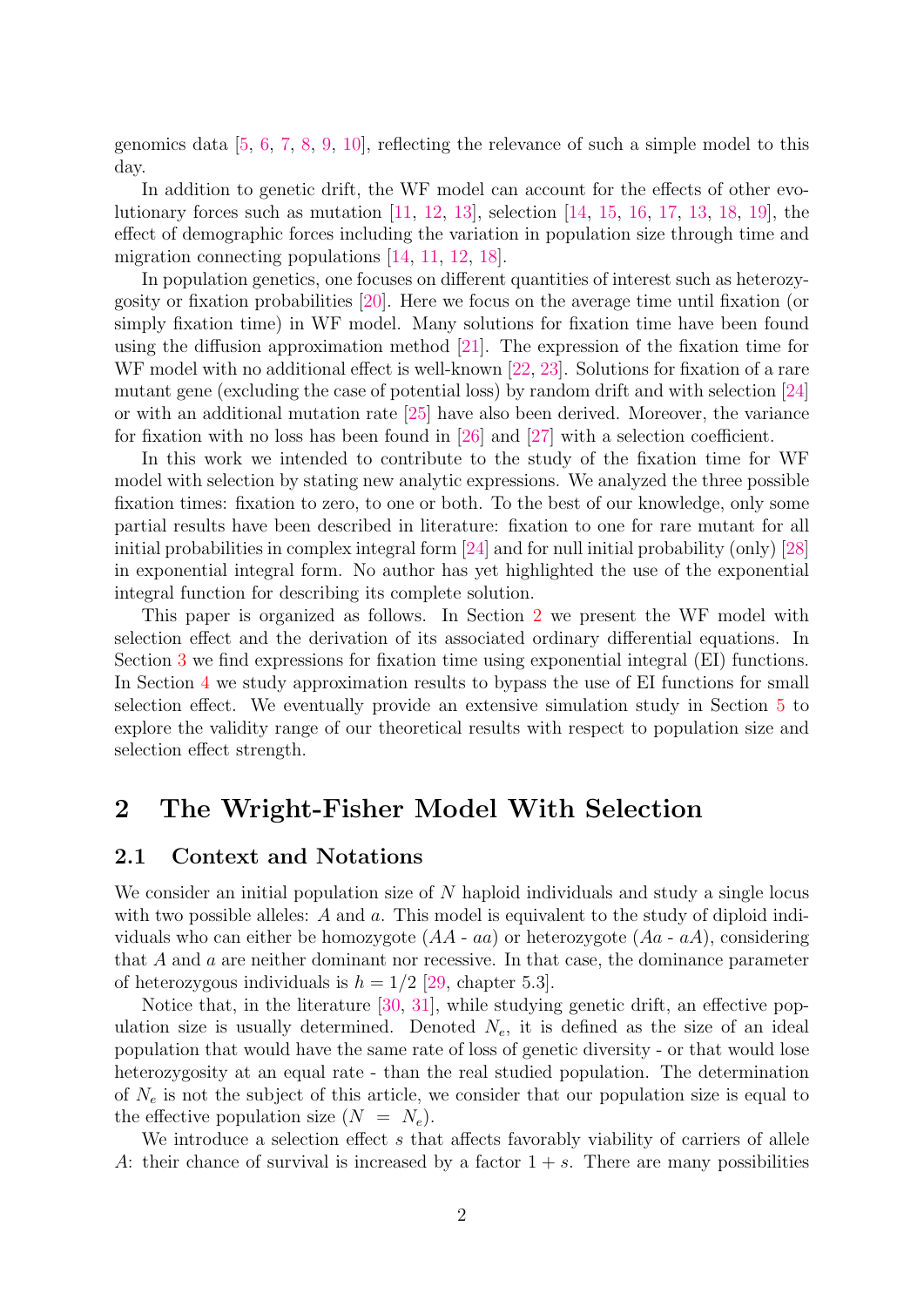to introduce selection effects [\[20\]](#page-15-14). We chose to keep s constant for all generations and we also define coefficient  $\alpha = 2sN$  normalized by population size as usually done in the literature  $[24, 32, 33, 29]$  $[24, 32, 33, 29]$  $[24, 32, 33, 29]$  $[24, 32, 33, 29]$  $[24, 32, 33, 29]$  $[24, 32, 33, 29]$  $[24, 32, 33, 29]$  (estimation of s from data in [\[33\]](#page-16-12)).

Let  $x_t$  be the number of alleles A in generation  $t, x_t \in \{0, ..., N\}$ , and  $y_t = x_t/N$ its proportion<sup>[1](#page-2-0)</sup>: they are realizations of random variables  $X_t$  and  $Y_t$  respectively. The frequency  $y_{t+1}$  of alleles A obtained at time  $t+1$  depends on frequency  $y_t$  at time t, but is moreover skewed by the selection effect, that is, we define a fictional proportion:

$$
\pi_t = \frac{x_t + sx_t}{N + sx_t} = \frac{(1+s)y_t}{1 + sy_t},
$$

where the population of allele A is increased by an imaginary quantity  $sx_t$ . The distribution of alleles in the new generation is then generated by the binomial distribution  $X_{t+1} \backsim \mathcal{B}(N, \pi_t)$ . The generation  $t+1$  represents the offspring of the generation t obtained by random sampling with replacement. We also define the variation of the proportion  $Y_t$  over time by  $\Delta P_t = Y_{t+1} - Y_t$ . The transition probabilities are defined as

$$
p_{ij} = \mathbb{P}(X_{t+1} = j \mid X_t = i) = {N \choose j} \Big(\frac{(1+s)i}{N+si}\Big)^j \Big(1 - \frac{(1+s)i}{N+si}\Big)^{N-j},
$$

for all integers t, integers i in  $\{1, ..., N-1\}$  and j in  $\{0, ..., N\}$ .

**Remark 1.**  $(X_t)_{t\geq 0}$  is an absorbing Markov chain [\[34\]](#page-16-13) where  $p_{ij}$  is the probability of transition from state i to j and  $X_t = 0$  and  $X_t = N$  are the absorbing states.

#### 2.2 Fixation Time

The fixation time is defined as the time  $T = T_p$  needed by the Markov chain  $(X_t)_{t\geq0}$  to reach 0 or N with initial population  $X_0 = pN$  in  $\{0, \ldots, N\}$ , that is:

$$
T_p = \min_{t \ge 0} \{ t \text{ such that } X_t = 0 \text{ or } X_t = N \text{ with } X_0 = pN \}.
$$

This is a random variable returning the number of iterations needed to get an homogeneous population. It is parametrized by its initial allele A frequency  $p$ . Our goal is to search for analytic expressions for its expectation when we consider the limit case for infinite population size N, leading to a continuous variable  $p$  in [0, 1]. We then re-define  $T_p$  through the frequencies  $Y_t$  to remove size-dependency:

$$
T_p = \min_{t \ge 0} \{ t \text{ such that } Y_t = 0 \text{ or } Y_t = 1 \text{ with } Y_0 = p \}.
$$

We decompose its expected value by the law of total expectation and introduce new notations as follows:

$$
\mathbb{E}[T_p] = \mathbb{P}(Y_{T_p} = 0)\mathbb{E}[T_p | Y_{T_p} = 0] + \mathbb{P}(Y_{T_p} = 1)\mathbb{E}[T_p | Y_{T_p} = 1],
$$
  

$$
m(p) = (1 - u(p))m_0(p) + u(p)m_1(p),
$$

<span id="page-2-0"></span><sup>&</sup>lt;sup>1</sup>We chose notation  $y_t$  instead of a more natural  $p_t$  to avoid confusion with initial allele A frequency, further denoted p.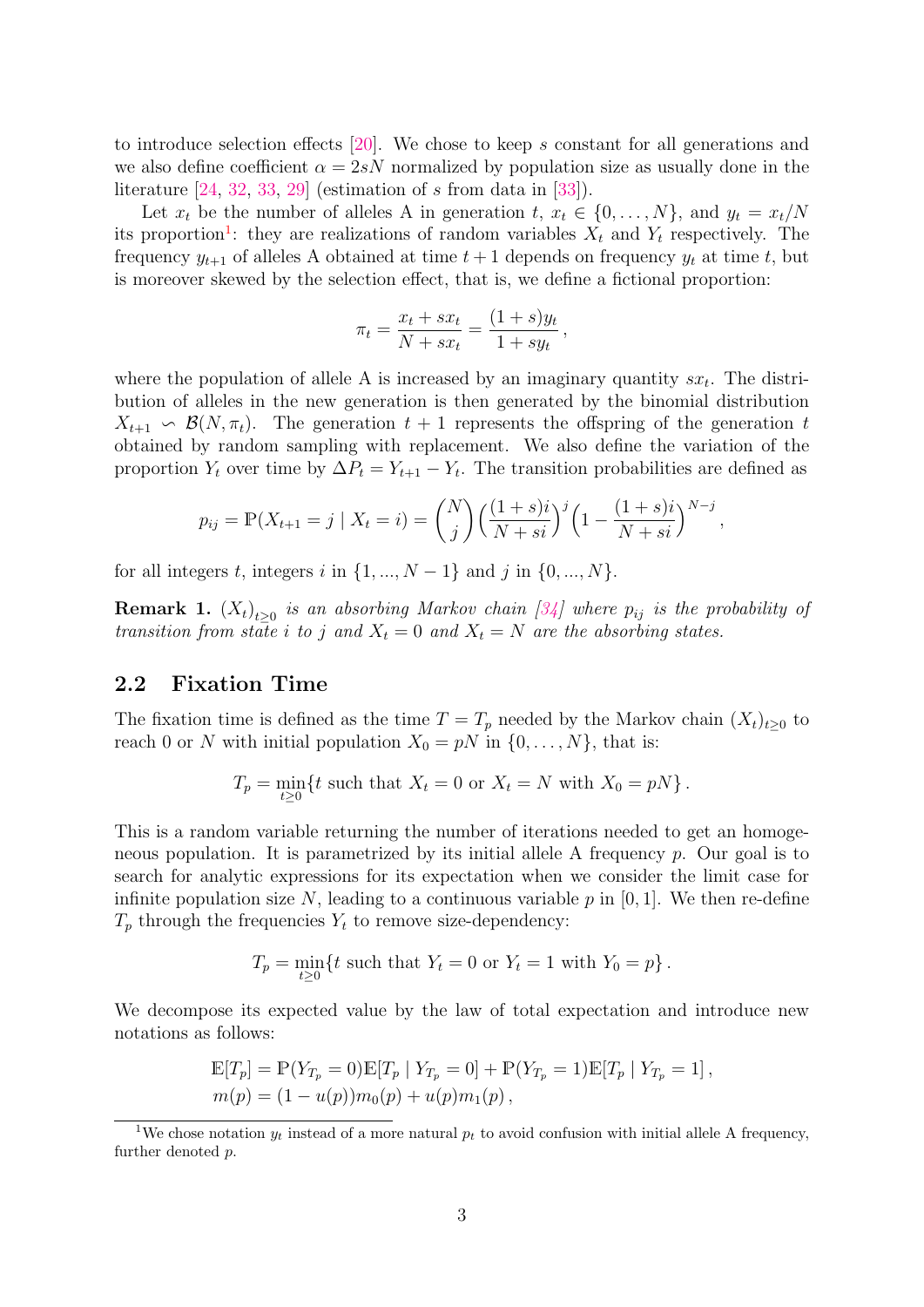with expectation function  $p \mapsto m(p) = \mathbb{E}[T_p]$ , fixation probability function  $p \mapsto u(p) =$  $\mathbb{P}(Y_{T_p} = 1)$ , expected fixation time to zero and one defined as  $p \mapsto m_1(p) = \mathbb{E}[T_p]$  $Y_{T_p} = 1$ ] and  $p \mapsto m_0(p) = \mathbb{E}[T_p | Y_{T_p} = 0]$ , respectively. Function  $m_1(\cdot)$  is often called the fixation time of a mutant gene excluding the case of potential loss. We also define  $M_1(p) = u(p)m_1(p)$  and  $M_0(p) = (1 - u(p))m_0(p)$ . These quantities can be described in terms of infinite sums:

$$
\begin{cases}\nu(p) = \mathbb{P}(Y_{T_p} = 1) = \sum_{t=0}^{\infty} \mathbb{P}(T_p = t, Y_{T_p} = 1), \\
M_0(p) = \sum_{t=0}^{\infty} t \mathbb{P}(T_p = t, Y_{T_p} = 0), \\
M_1(p) = \sum_{t=0}^{\infty} t \mathbb{P}(T_p = t, Y_{T_p} = 1), \\
m(p) = \mathbb{E}[T_p] = \sum_{t=0}^{\infty} t \mathbb{P}(T_p = t) = M_0(p) + M_1(p),\n\end{cases}
$$

and we can now derive equations binding neighboring values of each function to itself using the transition probability operator  $\mathbb{P}_{p\to p+\Delta p} = \mathbb{P}(Y_1 = p + \Delta p \mid Y_0 = p)$ , which is the density probability of the transition in one time step from allele probability  $p$  to allele probability  $p + \Delta p$ .

<span id="page-3-0"></span>**Proposition 1.** Functions  $u(\cdot)$ ,  $M_0(\cdot)$ ,  $M_1(\cdot)$  and  $m(\cdot)$  satisfy the following equations for initial probability p (sometimes called master equations) :

$$
\begin{cases}\nu(p) = \int_{\Delta p} \mathbb{P}_{p \to p + \Delta p} u(p + \Delta p) d(\Delta p), \\
M_0(p) = 1 - u(p) + \int_{\Delta p} \mathbb{P}_{p \to p + \Delta p} M_0(p + \Delta p) d(\Delta p), \\
M_1(p) = u(p) + \int_{\Delta p} \mathbb{P}_{p \to p + \Delta p} M_1(p + \Delta p) d(\Delta p), \\
m(p) = 1 + \int_{\Delta p} \mathbb{P}_{p \to p + \Delta p} m(p + \Delta p) d(\Delta p),\n\end{cases}
$$

with integration performed with respect to the Lebesque measure.

Proof. We first provide details for the last equation. The proof is based on the law of total probability:

$$
\mathbb{P}(T_p = t) = \int_{\Delta p} \mathbb{P}_{p \to p + \Delta p} \mathbb{P}(T_p = t \mid Y_1 = p + \Delta p) d(\Delta p).
$$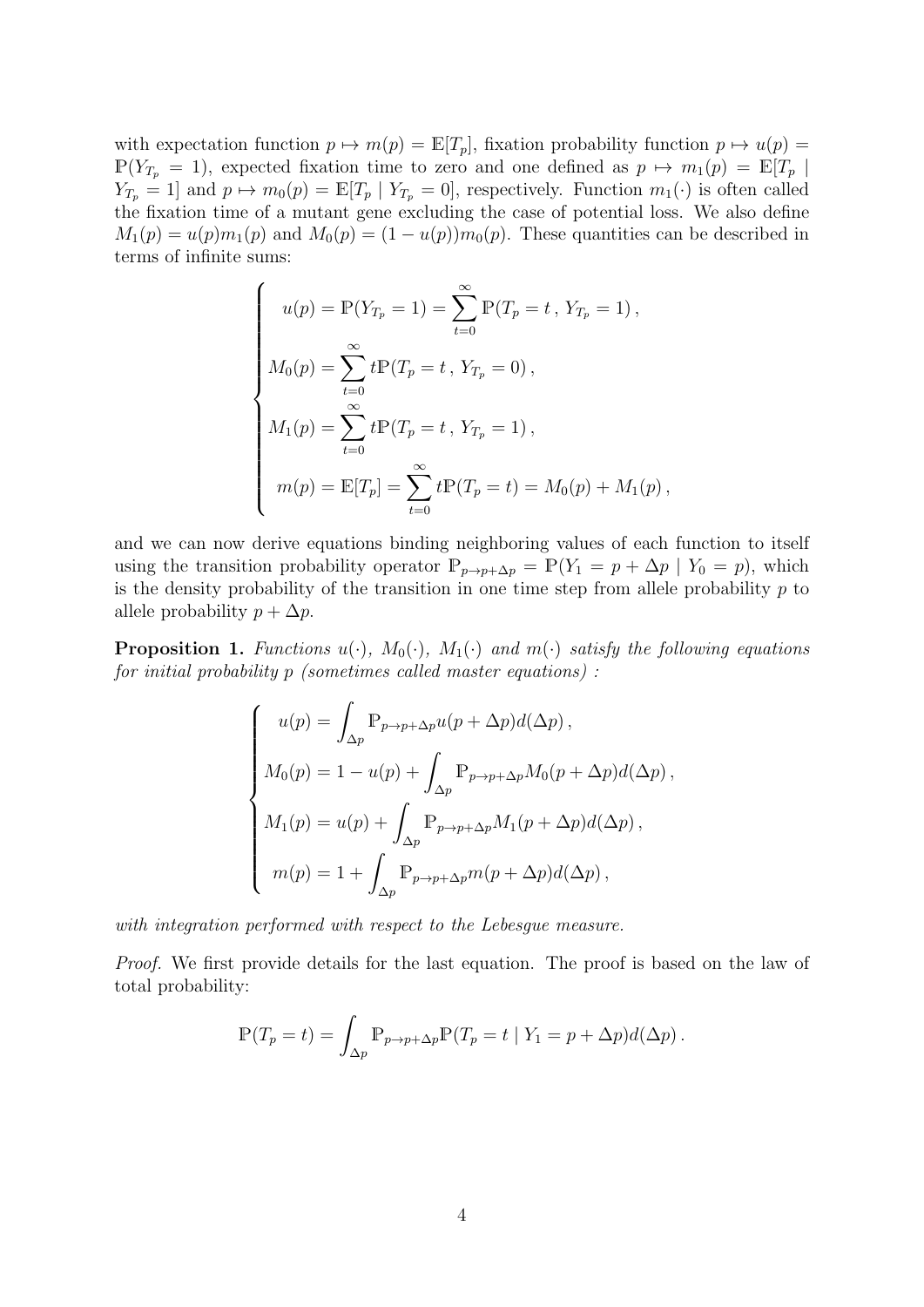We multiply this equality by t and sum for all integers to get  $m(p)$  in left hand side:

$$
m(p) = \int_{\Delta p} \mathbb{P}_{p \to p + \Delta p} \sum_{t=0}^{\infty} t \mathbb{P}(T_p = t | Y_1 = p + \Delta p) d(\Delta p),
$$
  
\n
$$
= \int_{\Delta p} \mathbb{P}_{p \to p + \Delta p} \sum_{t=1}^{\infty} (t - 1 + 1) \mathbb{P}(T_p = t | Y_1 = p + \Delta p) d(\Delta p),
$$
  
\n
$$
= \int_{\Delta p} \mathbb{P}_{p \to p + \Delta p} \sum_{t=1}^{\infty} (t - 1) \mathbb{P}(T_p = t | Y_1 = p + \Delta p) d(\Delta p) + 1,
$$
  
\n
$$
= \int_{\Delta p} \mathbb{P}_{p \to p + \Delta p} \sum_{t=1}^{\infty} (t - 1) \mathbb{P}(T_{p + \Delta p} = t - 1) d(\Delta p) + 1,
$$
  
\n
$$
= \int_{\Delta p} \mathbb{P}_{p \to p + \Delta p} \sum_{t=0}^{\infty} t \mathbb{P}(T_{p + \Delta p} = t) d(\Delta p) + 1,
$$
  
\n
$$
= \int_{\Delta p} \mathbb{P}_{p \to p + \Delta p} m(p + \Delta p) d(\Delta p) + 1.
$$

Results for  $M_0(\cdot)$  and  $M_1(\cdot)$  are obtained by considering the same proof replacing  $\mathbb{P}(T_p =$ t) by  $\mathbb{P}(T_p = t, Y_{T_p} = 0)$  or  $\mathbb{P}(T_p = t, Y_{T_p} = 1)$  in the law of total probability. For equation in  $u(\cdot)$  (the first equation) with sum all probabilities  $\mathbb{P}(T_p = t, Y_{T_p} = 1)$  without the multiplicative factor t.  $\Box$ 

**Remark 2.** With discrete proportions for the initial probability and a finite size population  $(p = i/N, i = 0, \ldots, N)$ , equations in Proposition [1](#page-3-0) are valid with integration with respect to counting measures. They can be solved exactly by matrix inversion.

**Remark 3.** Similar results are available for the second moment:  $w(p) = \mathbb{E}[T_p^2] =$  $\sum_{t=0}^{\infty} t^2 \mathbb{P}(T_p = t)$ , leading to equation

$$
w(p) = 1 + 2m(p) + \int_{\Delta p} \mathbb{P}_{p \to p + \Delta p} w(p + \Delta p) d(\Delta p),
$$

and we would get the variance  $v(p)$  as  $w(p) - (m(p))^2$ . We did not succeed in finding explicit solutions for second moments. Explicit solutions are known, to the best of our knowledge, only in non-selection mode [\[26,](#page-16-5) [27\]](#page-16-6).

#### 2.3 Second Order Differential Equations

Master equations can be approximated by Taylor expansions around small variations in proportions p.

<span id="page-4-0"></span>Proposition 2. Equations in Proposition [1](#page-3-0) can be approximated by the following second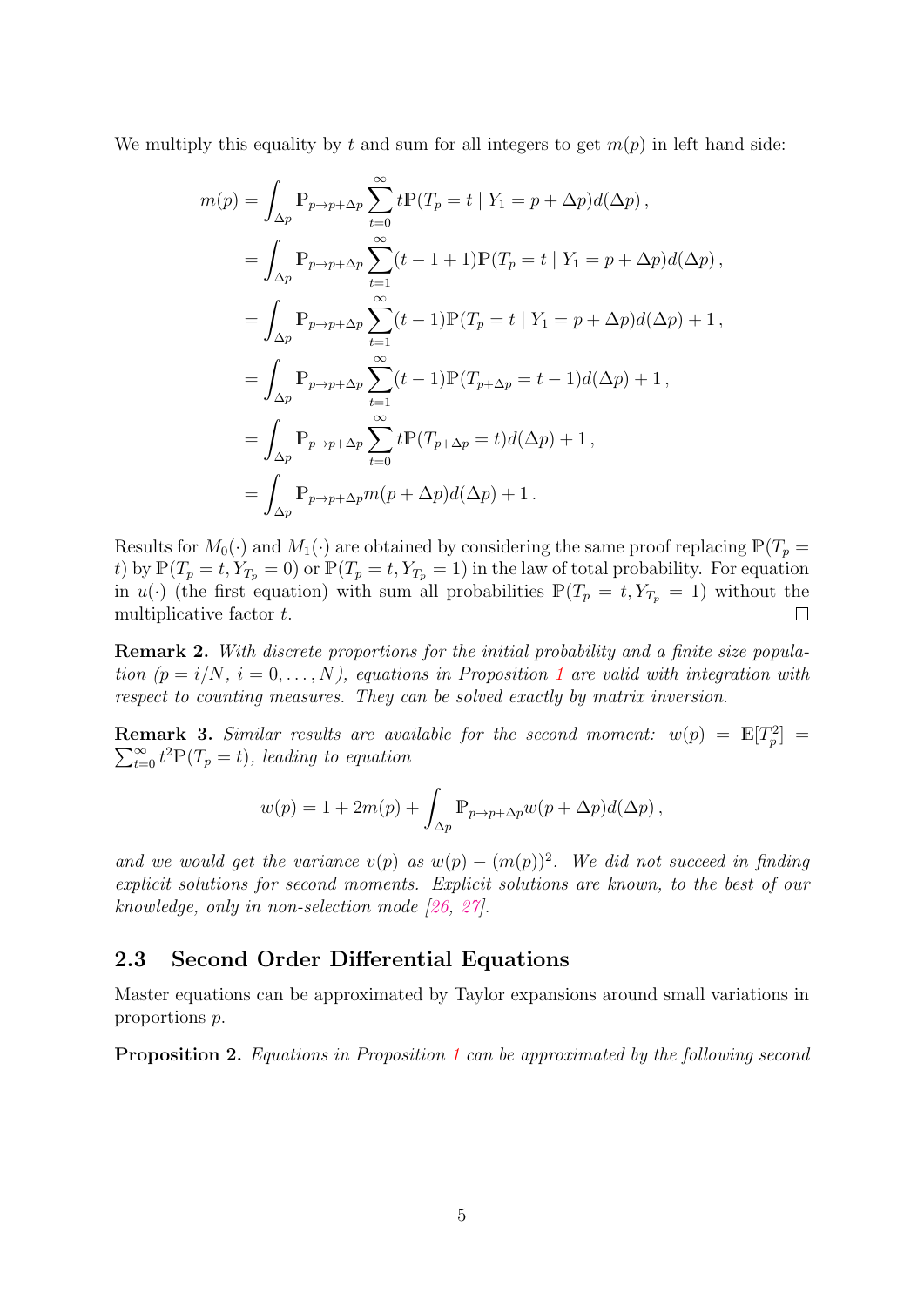order differential equations:

<span id="page-5-3"></span>
$$
\begin{cases}\nu''(p) + \alpha u'(p) = 0, \\
M''_0(p) + \alpha M'_0(p) + \frac{2N}{p(1-p)}(1 - u(p)) = 0, \\
M''_1(p) + \alpha M'_1(p) + \frac{2N}{p(1-p)}u(p) = 0, \\
m''(p) + \alpha m'(p) + \frac{2N}{p(1-p)} = 0,\n\end{cases}
$$
\n(1)

with natural boundary conditions:  $u(0) = 0, u(1) = 1, M_0(0) = 0, M_1(1) = 0$  and  $m(0) = 0$  $m(1) = 0$ , which leads to  $M_0(1) = (1 - u(1))m_0(1) = 0$  and  $M_1(0) = u(0)m_1(0) = 0$ .

Proof. A detailed proof is given in [A.](#page-17-0) All the results are based on the following expansion given here for a generic function  $f$ :

$$
\int \mathbb{P}_{p \to p+q} f(p + \Delta p) d(\Delta p)
$$
  
= 
$$
\int \mathbb{P}_{p \to p+\Delta p} \left( f(p) + \frac{f'(p)}{1!} \Delta p + \frac{f''(p)}{2!} \Delta p^2 + O(\Delta p^3) \right) d(\Delta p)
$$
  

$$
\approx f(p) + \mathbb{E}[\Delta P] f'(p) + \frac{1}{2} \mathbb{E}[(\Delta P)^2] f''(p).
$$

Solution for unknown function  $u(\cdot)$  in first equation is easy to found (see [\[21\]](#page-16-0)): it is given by formula  $u(p) = \frac{1 - e^{-\alpha p}}{1 - e^{-\alpha}}$  and we also have  $1 - u(p) = \frac{1 - e^{\alpha(1-p)}}{1 - e^{\alpha}}$ .

### <span id="page-5-0"></span>3 Analytic Solutions for Fixation Time

#### 3.1 The Exponential Integral Function

Our solutions are based on the exponential integral function  $x \mapsto \text{Ei}(x)$  from  $\mathbb{R}^*$  to  $\mathbb{R}$ which is a special function defined by an integral (understood in terms of the Cauchy principal value):

$$
\operatorname{Ei}(x) = -\int_{-x}^{+\infty} \frac{e^{-t}}{t} dt = \int_{-\infty}^{x} \frac{e^{t}}{t} dt.
$$

We have the following relation:

<span id="page-5-2"></span>
$$
Ei(x) = \ln |x|e^x - \int_0^x \ln |z|e^z dz + \gamma , \qquad (2)
$$

with  $\gamma$  the Euler-Mascheroni constant ( $\gamma \approx 0.5772156649$ ) and integral

<span id="page-5-1"></span>
$$
\int e^{-\alpha x} \text{Ei}(\alpha x) dx = \frac{\ln \alpha x}{\alpha} + \frac{e^{-\alpha x} \text{Ei}(\alpha x)}{\alpha}.
$$
 (3)

The shape of the EI function is presented in Figure [1.](#page-6-0)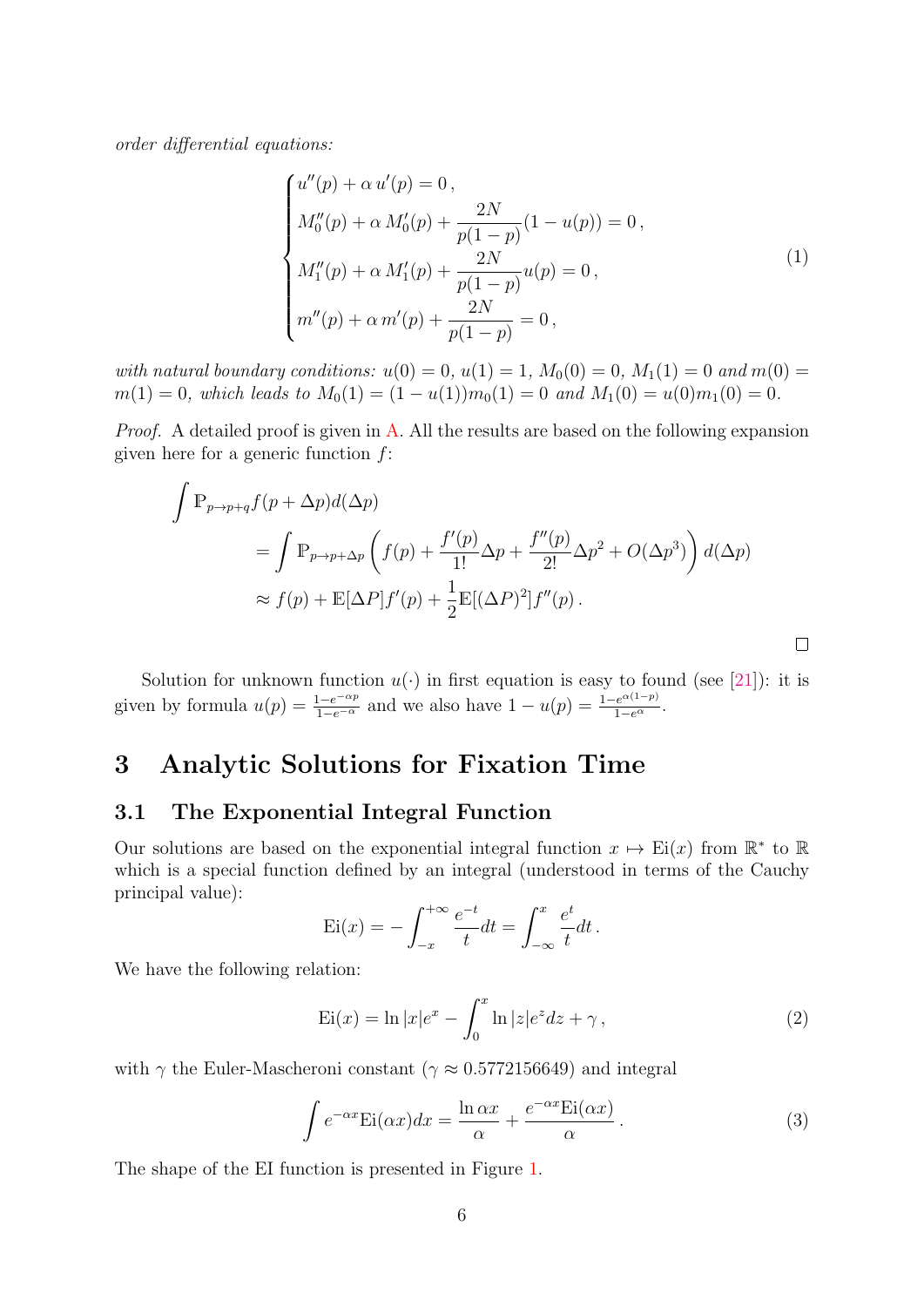

<span id="page-6-0"></span>Figure 1: Shape of the exponential integral function near zero.

### 3.2 Time to Fixation

We start by solving the differential equation in Proposition [2](#page-4-0) for function  $m(\cdot)$  and determine an analytic expression.

<span id="page-6-1"></span>Theorem 1. Time to fixation to both zero and one with initial allele frequency p and a selection effect of order  $\alpha = 2sN$  is given by formula

$$
m(p) = 2N\Big(\omega(\alpha, p) + \omega(-\alpha, 1-p)\Big),\,
$$

with

$$
\alpha \omega(\alpha, p) = u(p) \Big( \ln |\alpha| + \gamma - e^{-\alpha} \mathrm{Ei}(\alpha) \Big) - \Big( \ln |\alpha p| + \gamma - e^{-\alpha p} \mathrm{Ei}(\alpha p) \Big)
$$
  
=  $\Big[ \frac{1 - e^{-\alpha p}}{1 - e^{-\alpha x}} \Big( - e^{-\alpha x} \mathrm{Ei}(\alpha x) + \ln |\alpha x| + \gamma \Big) \Big]_{x=p}^{x=1}$   
=  $\Big[ \frac{1 - e^{-\alpha p}}{1 - e^{-\alpha x}} \Big( e^{-\alpha x} \int_0^{\alpha x} \ln |z| e^z dz \Big) \Big]_{x=p}^{x=1},$ 

*Proof.* Equation in  $m(\cdot)$  in Proposition [1](#page-3-0) can be written as

$$
[e^{\alpha p}m'(p)]' = -2N \frac{e^{\alpha p}}{p(1-p)} = -2N \left( \frac{e^{\alpha p}}{p} + e^{\alpha} \frac{e^{-\alpha(1-p)}}{1-p} \right),
$$

which can be integrated using the Ei function:

$$
e^{\alpha p}m'(p) = 2N\Big(-\mathrm{Ei}(\alpha p) + e^{\alpha}\mathrm{Ei}(\alpha(p-1))\Big) + C_1.
$$

We obtain by a second integration using [3](#page-5-1) (see also [\[35\]](#page-16-14)):

$$
m(p) = \frac{2N}{\alpha} \left[ e^{-\alpha p} \text{Ei}(\alpha p) - e^{-\alpha(p-1)} \text{Ei}(\alpha(p-1)) + \ln(1-p) - \ln(p) \right]
$$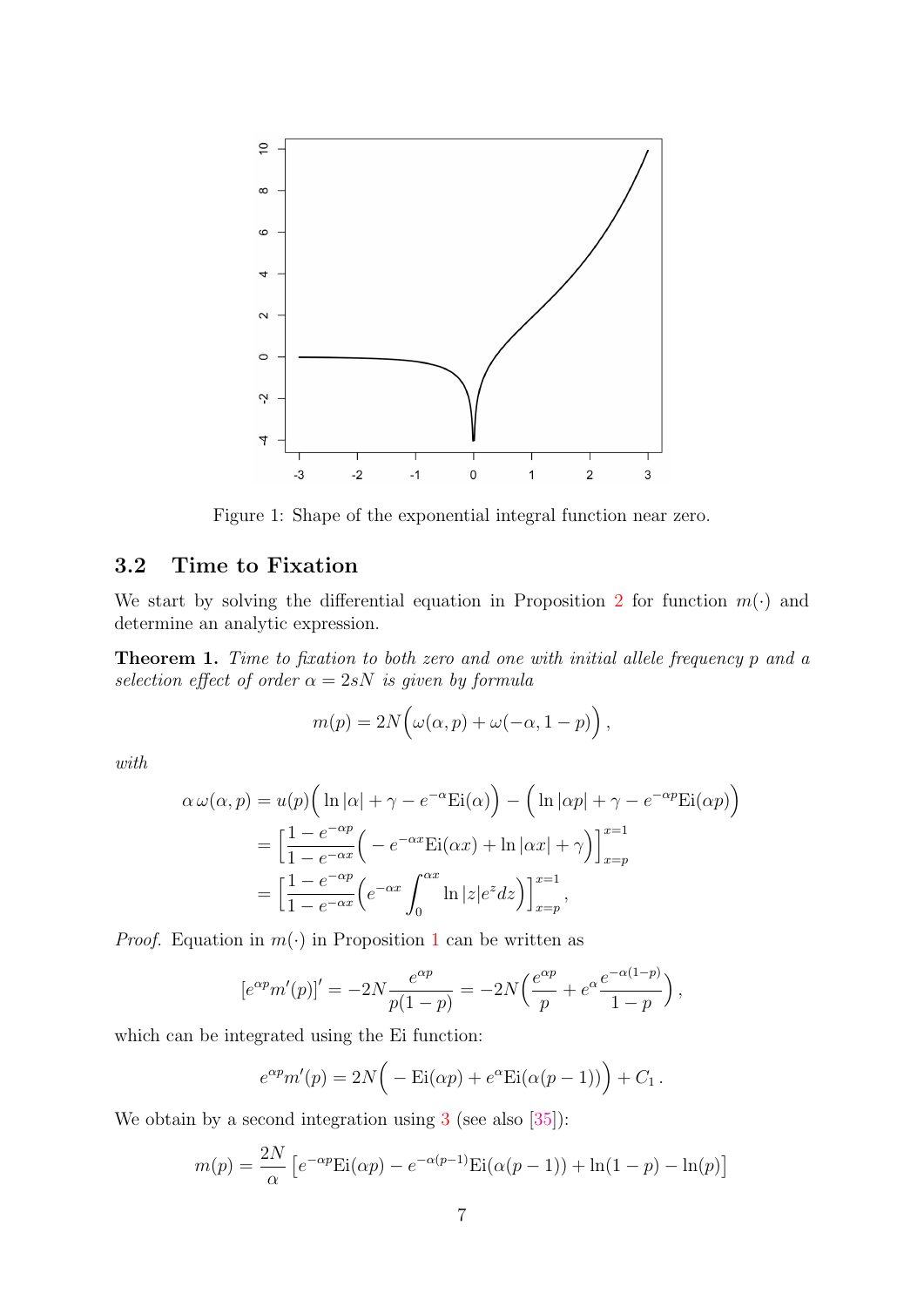$$
+C_2-C_1\frac{e^{-\alpha p}}{\alpha}.
$$

We determine the constants using boundary values  $m(0) = m(1) = 0$  and the limit  $\lim_{x\to 0}$   $\left(\text{Ei}(\alpha x) - \ln|x|\right) = \gamma + \ln|\alpha|$  and we get:

$$
\begin{cases}\n0 = C_2 - \frac{C_1}{\alpha} + \frac{2N}{\alpha} \left( \gamma + \ln |\alpha| - e^{\alpha} \text{Ei}(-\alpha) \right), \\
0 = C_2 - C_1 \frac{e^{-\alpha}}{\alpha} - \frac{2N}{\alpha} \left( \gamma + \ln |\alpha| - e^{-\alpha} \text{Ei}(\alpha) \right).\n\end{cases}
$$

This system is easy to solve for constants  $C_1$  and  $C_2$  to find the formula presented in the theorem. The integral expression for  $\omega(\alpha, p)$  comes from relation [\(2\)](#page-5-2) as the terms involving  $\gamma$  cancel out.  $\Box$ 

**Remark 4.** Both functions  $p \mapsto 2N\omega(\alpha, p)$  and  $p \mapsto 2N\omega(-\alpha, 1 - p)$  are solution to its associated equation in [\(1\)](#page-5-3) as this equation is invariant by transformation  $(\alpha, p) \mapsto$  $(-\alpha, 1-p).$ 

#### 3.3 Time to Zero and Time to One

Replacing  $M_0(\cdot)$  by  $(1-u(\cdot))m_0(\cdot)$  and  $M_1(\cdot)$  by  $u(\cdot)m_1(\cdot)$  in equations [\(1\)](#page-5-3) we get the following equations:

$$
\begin{cases} m_0''(p) + \alpha \frac{1 + e^{\alpha(1-p)}}{1 - e^{\alpha(1-p)}} m_0'(p) + \frac{2N}{p(1-p)} = 0, \\ m_1''(p) + \alpha \frac{1 + e^{-\alpha p}}{1 - e^{-\alpha p}} m_1'(p) + \frac{2N}{p(1-p)} = 0, \end{cases}
$$
\n(4)

showing the simple relation  $m_0(p) = m_1(1-p)$ . Therefore, we only need to solve the equation for  $M_1(\cdot)$ , as  $M_0(p) = (1 - u(p))m_1(1 - p) = \frac{1 - u(p)}{u(1 - p)}M_1(1 - p)$  leading to:

<span id="page-7-0"></span>
$$
M_0(p) = \frac{1 - e^{\alpha(1-p)}}{1 - e^{-\alpha(1-p)}} \frac{1 - e^{-\alpha}}{1 - e^{\alpha}} M_1(1-p) = e^{-\alpha p} M_1(1-p).
$$
 (5)

We now derive the complete solution for function  $m_1(\cdot)$  by solving its differential equation in  $M_1(\cdot)$  in Proposition [2.](#page-4-0) This result is already presented in [\[24\]](#page-16-3) in integral form.

<span id="page-7-1"></span>**Theorem 2.** Time to fixation excluding allele A loss with initial allele frequency p and a selection effect of order  $\alpha = 2sN$  is given by formula:

$$
m_1(p) = \frac{2N}{\alpha} \Big( e_1(p) + e_2(p) + e_3(p) + \frac{C}{u(p)} + \gamma + \ln |\alpha| - e^{-\alpha} \text{Ei}(\alpha) \big) \Big),
$$

with

$$
\begin{cases}\ne_1(p) = \frac{e^{-\alpha p} \text{Ei}(\alpha p) - e^{\alpha (1-p)} \text{Ei}(\alpha (p-1))}{1 - e^{-\alpha p}}, \\
e_2(p) = \frac{\text{Ei}(-\alpha p) - e^{-\alpha} \text{Ei}(\alpha (1-p))}{1 - e^{-\alpha p}}, \\
e_3(p) = \frac{1 + e^{-\alpha p}}{1 - e^{-\alpha p}} \ln\left(\frac{1-p}{p}\right), \\
C = \frac{e^{-\alpha}}{1 - e^{-\alpha}} \Big(2(\gamma + \ln|\alpha|) - e^{\alpha} \text{Ei}(-\alpha) - e^{-\alpha} \text{Ei}(\alpha)\Big)\n\end{cases}
$$

.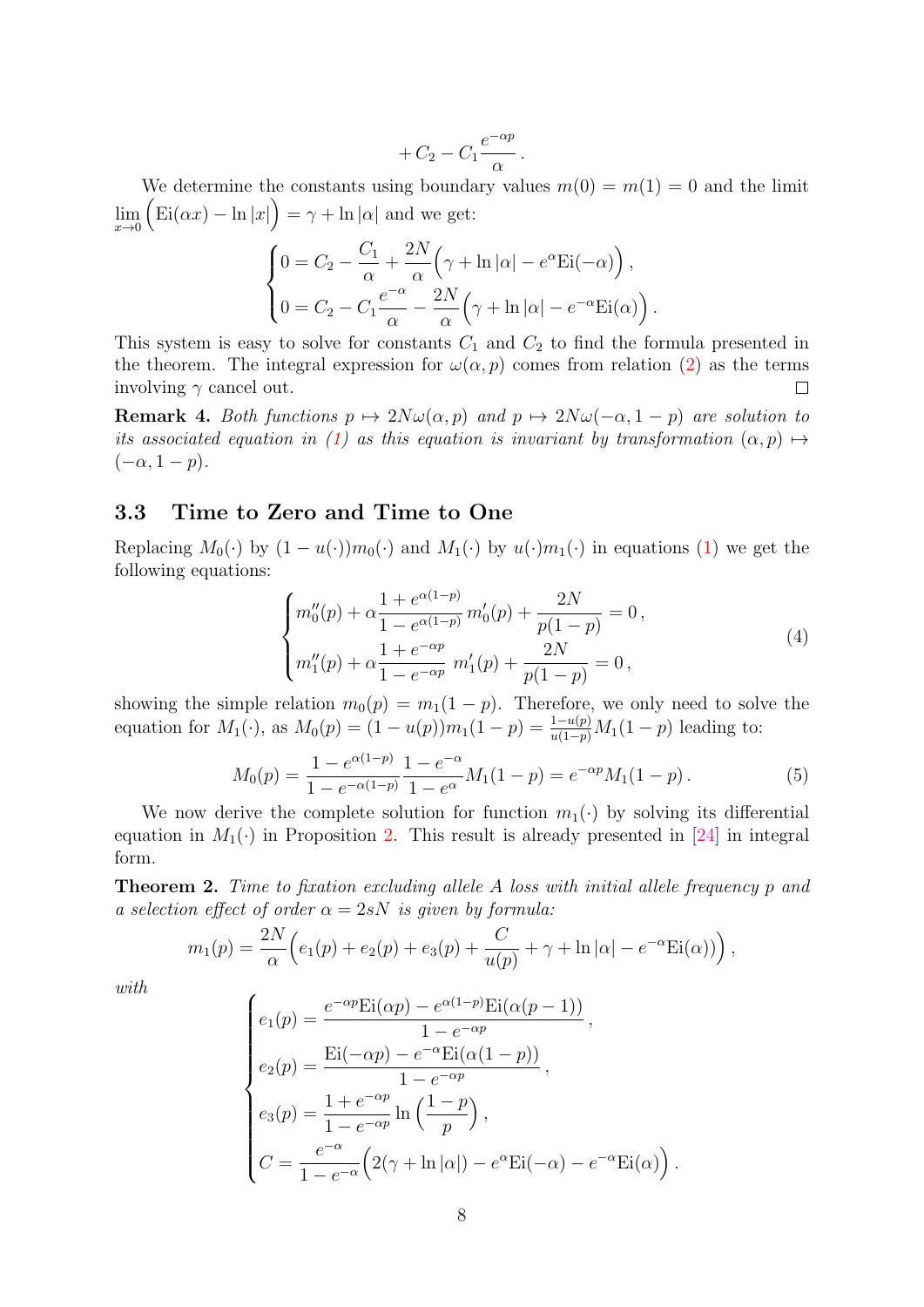The proof is straightforward: it is similar to the proof of Theorem [1](#page-6-1) by solving the equation for  $M_1(\cdot)$  in Proposition [2](#page-4-0) and then dividing by function u to get the result. We can use relation [\(5\)](#page-7-0) to notice that it is quite easy to come back to solution of Theorem [1](#page-6-1) using relations

$$
\begin{cases}\nu(p)e_1(p) + e^{-\alpha p}u(1-p)e_1(1-p) = 0, \\
u(p)e_2(p) + e^{-\alpha p}u(1-p)e_2(1-p) = e^{-\alpha p}\text{Ei}(\alpha p) - e^{\alpha(1-p)}\text{Ei}(\alpha(p-1)), \\
u(p)e_3(p) + e^{-\alpha p}u(1-p)e_3(1-p) = \ln\left(\frac{1-p}{p}\right).\n\end{cases}
$$

We plot the shape of functions  $m(\cdot)$  and  $m_1(\cdot)$  for various values of the selection coefficient in Figure [2.](#page-8-1) Population size  $N$  is only present as a multiplicative factor for all fixation time formulas. It does not affect the general shape of these functions.



<span id="page-8-1"></span>Figure 2: (A) Time-to-fixation function  $p \mapsto m(p)$  and (B) fixation-to-one function  $p \mapsto m_1(p)$  for various selection effect values and arbitrary population size  $N = 100$ .

### <span id="page-8-0"></span>4 An Approximate Solution

In our search for simple solutions, we propose an approximate solution for the expression of  $m(\cdot)$  involving only elementary functions.

<span id="page-8-2"></span>Theorem 3. An approximation solution satisfying the boundary conditions is

$$
m_{(k)}(p) = 2N\Big(\omega_k(\alpha, p) + \omega_k(-\alpha, 1-p)\Big),\,
$$

with

$$
\alpha \omega_k(\alpha, p) = \left[ \frac{1 - e^{-\alpha p}}{1 - e^{-\alpha x}} \left( - \sum_{n=1}^k \frac{(-\alpha x)^n}{n!} \left( \ln |\alpha x| - H_n \right) \right) \right]_{x=p}^{x=1},
$$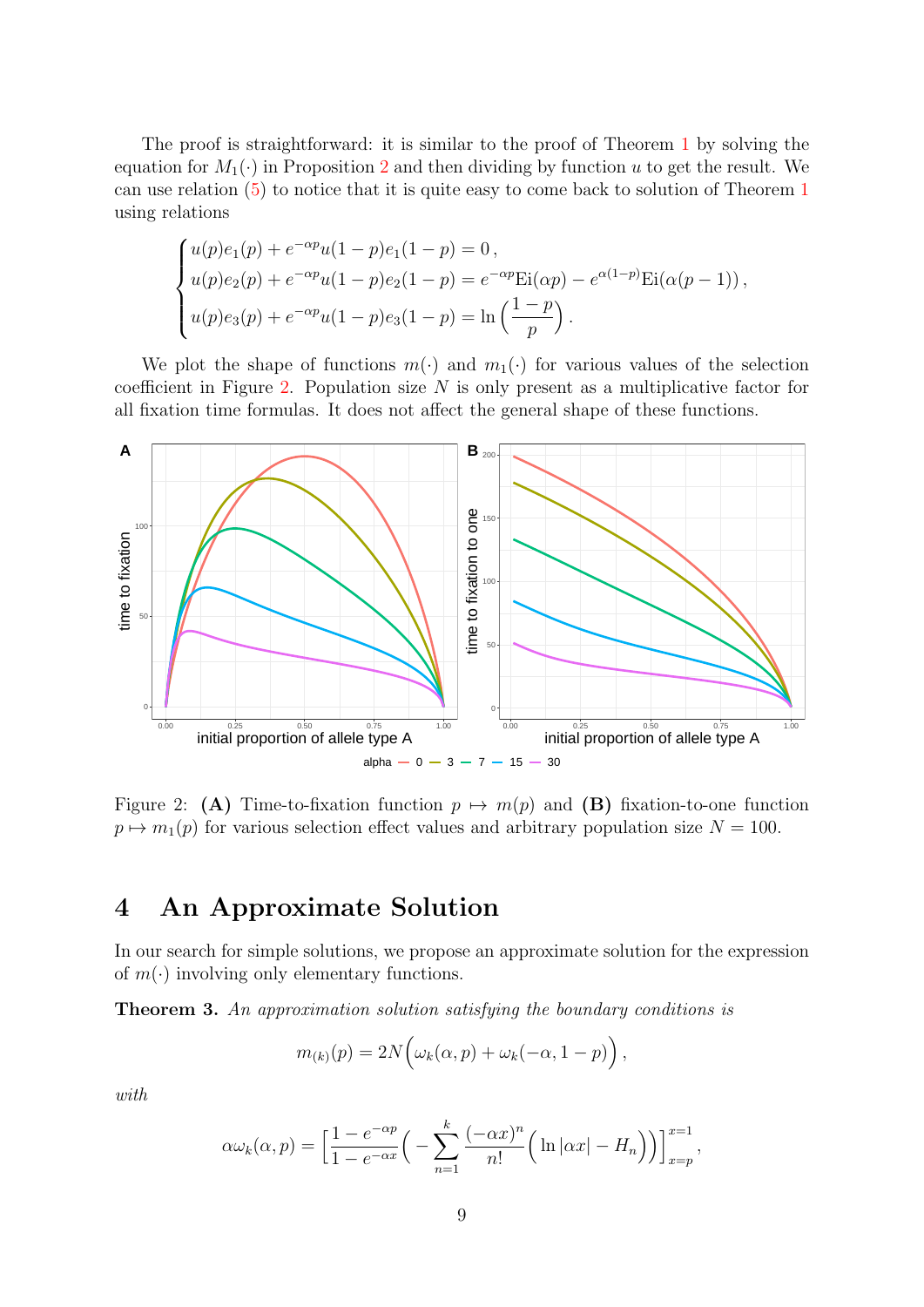and  $H_n$  the n-th harmonic number  $(H_n = \sum_{i=1}^n$ 1  $\frac{1}{i}$ ). An upper bound is given by

$$
|m(p) - m_{(k)}(p)| \le 2N \frac{e^{\alpha} \alpha^k}{k!} \left( \frac{2|\ln \alpha| + e^{-1}}{k+1} + 3 \right).
$$

Proof. We simplify the integral term by using the series expansion of the exponential function.

$$
e^{-y} \int_0^y \ln |u| e^u du = \int_0^y \ln |u| e^{u-y} du = \sum_{n=0}^{+\infty} \frac{1}{n!} \int_0^y \ln |u|(u-y)^n du
$$
  
= 
$$
\sum_{n=0}^{+\infty} \frac{1}{n!} \left( \left[ \sum_{k=0}^n {n \choose k} \frac{(-1)^{n-k}}{k+1} \right] y^{n+1} \ln |y| - \left[ \sum_{k=0}^n {n \choose k} \frac{(-1)^{n-k}}{(k+1)^2} \right] y^{n+1} \right)
$$
  
Using relations 
$$
\sum_{k=0}^n {n \choose k} \frac{(-1)^{n-k}}{k+1} = \frac{(-1)^n}{n+1}
$$
 and 
$$
\sum_{k=0}^n {n \choose k} \frac{(-1)^{n-k}}{(k+1)^2} = \frac{(-1)^n H_{n+1}}{n+1}
$$
 we get:

$$
e^{-y} \int_0^y \ln |u| e^u du = - \sum_{n=1}^{+\infty} \frac{(-y)^n}{n!} \left( \ln |y| - H_n \right).
$$

The derivation of the upper bound is exposed in [B.](#page-18-0)

**Remark 5.** By taking the limit when  $\alpha$  tends to zero or by considering  $m_{(1)}(p)$  we obtain the classic solution  $-2N(p \ln(p) + (1-p) \ln(1-p))$  corresponding to the time to fixation with no selection effect.

Quality of the Approximate Solution We compare the relative distance between the exact solution of the fixation time to both zero and one (see Theorem [1\)](#page-6-1) with our approximate solution. The relative distance is given by the following formula:

$$
D_k(p) = \frac{|m(p) - m_{(k)}(p)|}{m(p)}.
$$

We denote  $k_{0.01}$  the minimum number k of elements in  $m_{(k)}(p)$  of our approximate solution such that  $D_k(p) < 0.01$ . Figure [3](#page-10-1) shows  $k_{0.01}$  for a series of selection effect values (twenty  $\alpha$  values evenly spaced within the interval [1,30] and forty  $\alpha$  values evenly spaced within the interval  $[0.1, 3]$  and initial probabilities (all values of p within the interval  $[0.05, 0.95]$  with a step of size 0.05). We observe that the  $k_{0.01}$  increases with the selection effect value  $\alpha$ . At  $\alpha = 0.1$  and marginally to p,  $k_{0.01} = 1$ .

In the literature the selection coefficient  $\alpha$  is chosen less than 16 in the simulation study of Kumira' seminal work [\[24\]](#page-16-3)  $(sN \in [0,8])$ . It is also common in application studies to consider small selection effects  $\alpha < 10$  [\[17\]](#page-15-11). This corresponds to an approximate solution with up to 40 terms valid at precision  $0.01$  (see Figure [3](#page-10-1) panel A). It should be noted that considering large N eventually leads to large  $\alpha$ . For instance, in the experimental MS2 bacteriophage data [\[33\]](#page-16-12) a reasonable set of N is  $1 \times 10^7$  to  $2 \times 10^8$ . The corresponding alpha then ranges from 0 to  $1 \times 10^9$ .  $k_{0.01}$  is computationally intractable for the upper limit of this range of  $\alpha$ . However, [\[33\]](#page-16-12) reports estimation of this coefficient close to 1. For  $\alpha$  greater than 35 – 40 the approximate and the exact solutions are computationally unstable and some new ideas has to be developed. Nevertheless, the

 $\Box$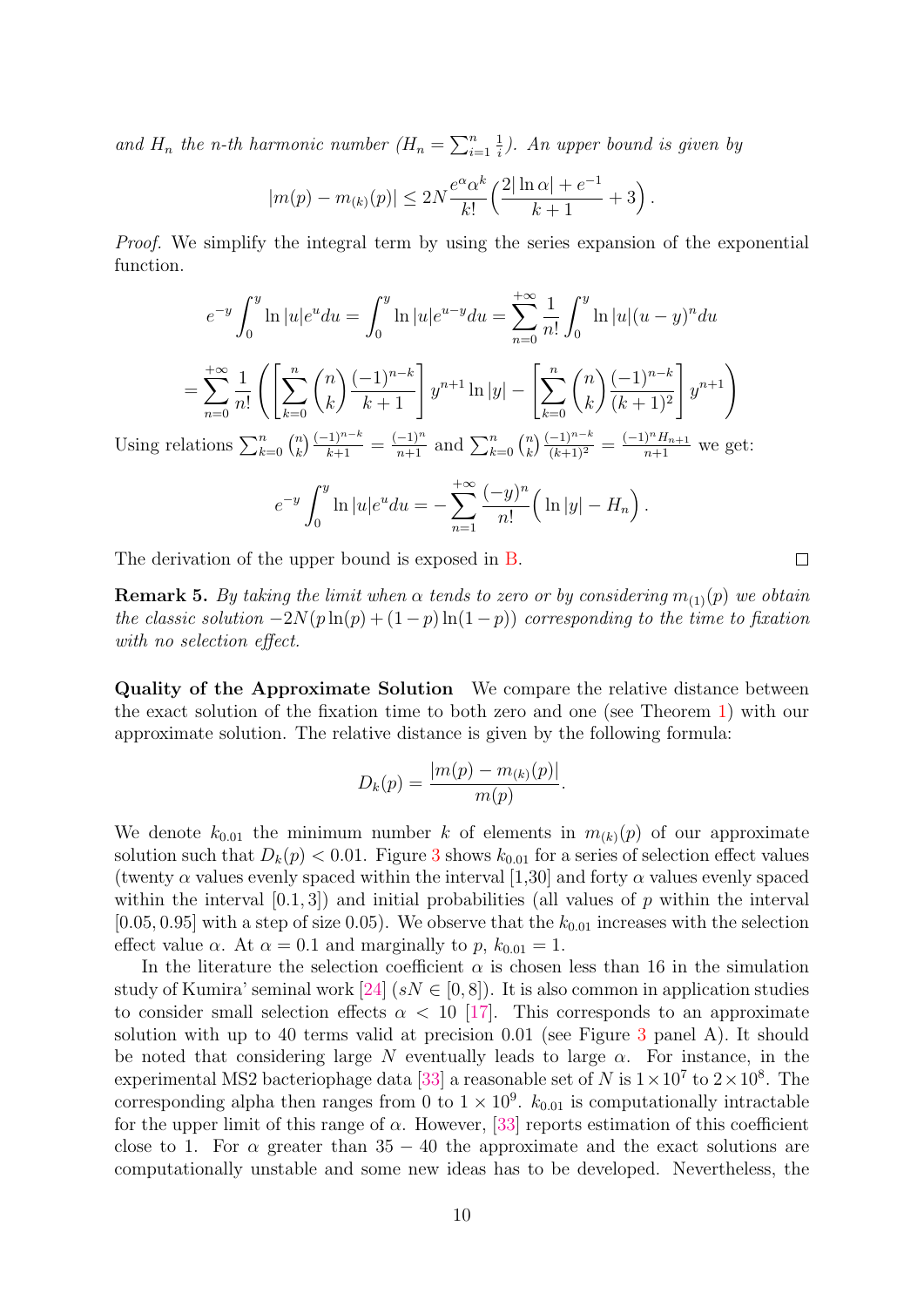need for large selection coefficients  $\alpha$  is unclear in the literature as most papers rely on N and s with no understanding of the key role played by the product sN.



<span id="page-10-1"></span>Figure 3: Heatmap of  $k_{0.01}$  calculated on a series of selection effects – (A)  $\alpha \in [1, 30]$  and **(B)**  $\alpha \in [0.1, 3]$  – and initial probabilities (see Quality of the Approximate Solution). Note that  $k_{0.01} = 2$  is not observed for these series of  $\alpha$ .

### <span id="page-10-0"></span>5 Simulation Study

#### 5.1 Fixation Time Distribution

To give a better understanding of our problem, we have decided to present the empirical distribution of the fixation time using histograms, separating the two types of fixation (zero and one). We simulated  $10^5$  fixation times with population size  $N = 10^4$  for three chosen selection effect values ( $\alpha = 1, 5, 10$ ) and four chosen initial probabilities  $(p = 0.1, 0.3, 0.5, 0.7)$  in order to appreciate the shape of the fixation time distribution and its variation between fixations to zero and one. These results presented in Figure [4](#page-11-0) show the impact of the selection effect reducing the probability fixation of allele loss (see function  $1 - u(\cdot)$ ). The exact theoretical distribution is not known but some results are known with no selection effect [\[36\]](#page-17-1). Note that the distribution of fixation time to one seems Log-symmetric independently of the chosen initial probability and selection effect value (see [C\)](#page-19-0).

#### 5.2 Simulations With Respect to The Selection Coefficient, Population Size and Initial Probability

Design of Simulations We compare the empirical mean of the fixation time to zero, one and both, obtained by simulations against our exact solution in Theorem [1](#page-6-1) (both) and Theorem [2](#page-7-1) (zero or one). We test different population sizes  $(N = 100, 200, 300, 1000)$ , selection effect values (twenty  $\alpha$  values evenly spaced within the interval [1, 30]) and initial probabilities (all values of p within the interval  $[0.05, 0.95]$  with a step of size 0.05). For each combination of these parameters we simulated up to  $10<sup>5</sup>$  repetitions, interrupting the simulations once we get  $10^4$  fixations at the desired state (one, zero or both). For some combinations of  $\alpha$  and  $p$  for fixation to zero, the number of repetitions was not enough to reach  $10^4$  fixations. In that case, we decide to not calculate the empirical mean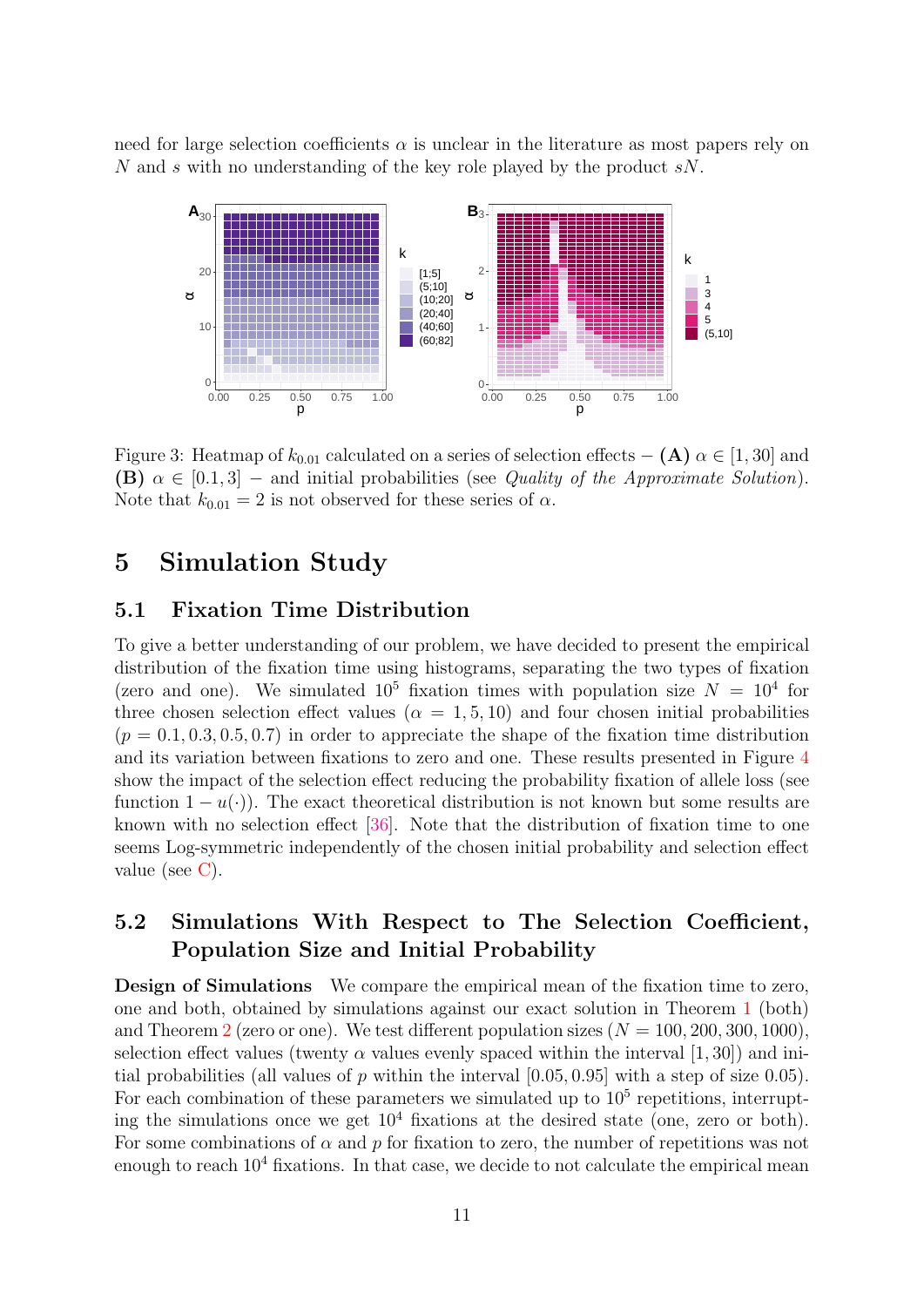

<span id="page-11-0"></span>Figure 4: Histograms of relative fixation time to zero (in red) and fixation time to one (in blue). Each histogram represents the result of  $10<sup>4</sup>$  simulations with population size of  $N = 10<sup>4</sup>$ . The histograms are truncated after a fixation time of 40000.

and set the corresponding values to NA in Figure [6.](#page-13-0) This limitation is well understood by the theoretical probability of fixation to zero (function  $1 - u(\cdot)$ ).

Metric The relative distance between the empirical mean of the fixation time to zero, denoted  $\hat{m}_0(p)$ , and the exact solution  $m_0(p)$  is given by the following formula

$$
d_0(p) = \frac{|\hat{m}_0(p) - m_0(p)|}{\hat{m}_0(p)}.
$$

The same way we define  $d_1(p)$  and  $d(p)$ , the relative distance involving the fixation time to one and both, respectively.

**Empirical Results** In Figure [5](#page-12-0) we observe that for a population size  $N = 200$  or above, marginally to the selection effects and initial probabilities, the median of  $d_1(p)$  is lower than 0.01, i.e 1% of errors. For  $d_0(p)$  and  $d(p)$  the same statistical control is reached at population size  $N = 1000$  and  $N = 300$ , respectively. At population size  $N = 100$  the distributions are flat which suggests a strong dispersion of relative distances. The largest observed relative distance is equal to 0.17 and is obtained by  $d_0(p)$  with values  $\alpha = 28.47$ ,  $p = 0.05$  and  $N = 100$ , leading to absolute values  $\hat{m}_0(p) = 8.70$  and  $m_0(p) = 10.18$ . For this combination of parameters the exact solution we propose is quite far from the simulation results. Taking now  $\alpha = 2.53$ ,  $p = 0.05$  and  $N = 100$ ,  $\hat{m}_0(p)$  and  $m_0(p)$ are equal to 138.60 and 138.48, respectively. The corresponding relative distance  $d_0(p)$ is equal to  $10^{-3}$  which is a much better estimate. These first results convinced us to explore the relative distance according to the range of tested parameters ( $\alpha$  and  $p$ ). In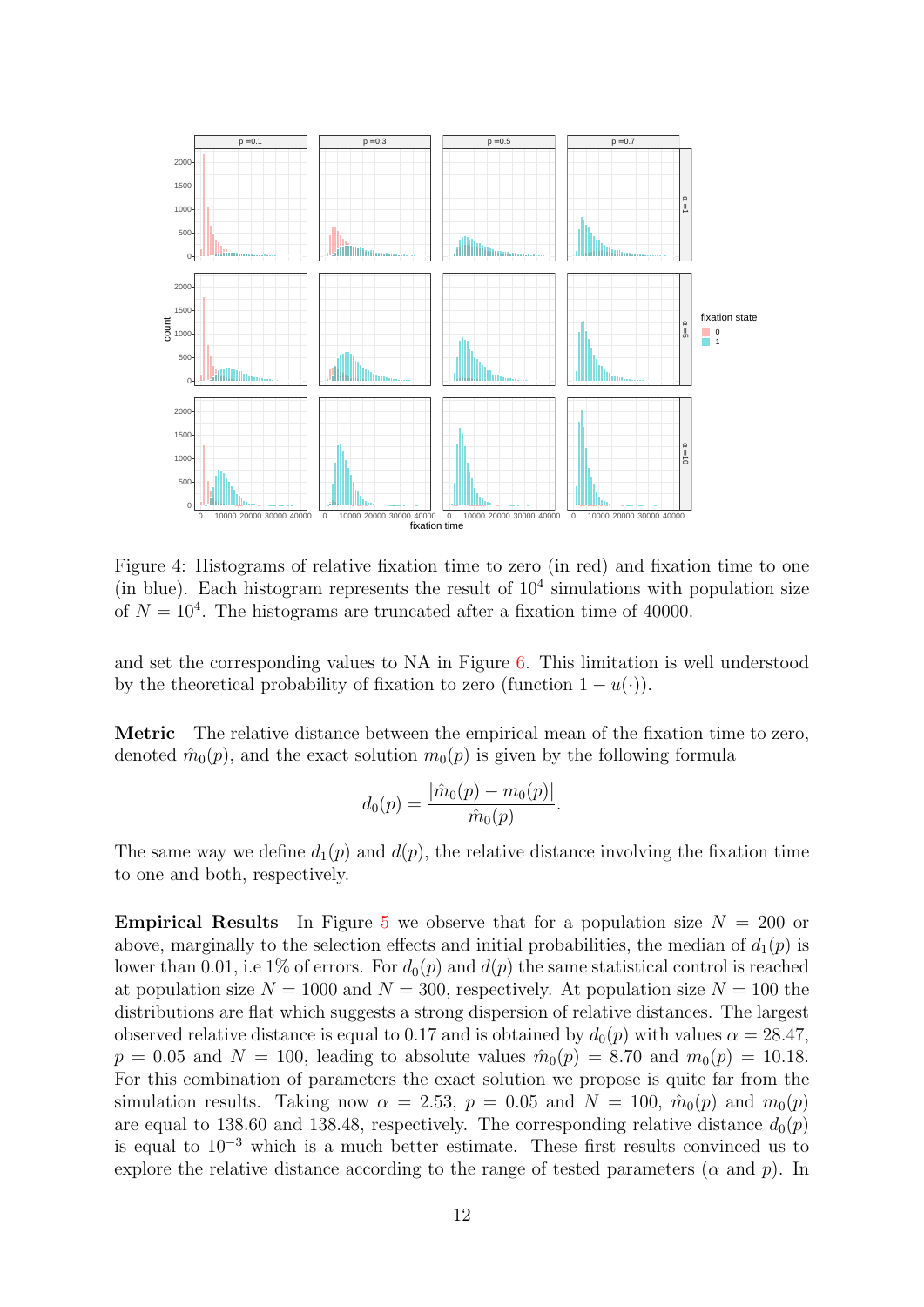Figure [6](#page-13-0) (panel A) we observe that the relative distance is driven by three main effects. (i) The population size N. Consistent with Figure [5,](#page-12-0) we observe that when N increases, the relative distance decreases. (ii) The selection effect value  $\alpha$ . We observe that when  $\alpha$ increases, the relative distance increases. (iii) The side effect. We observe that  $d_0(p)$  and  $d_1(p)$  are larger for small and large p, respectively.  $d(p)$  is a combination of both  $d_0(p)$ and  $d_1(p)$ . The side effect correlates well with the coefficient of variation (see Figure [6](#page-13-0)) panel B). Hence, the increases of relative distances in these regions could be explained by an increased uncertainty on the estimate of  $\hat{m}(p)$ ,  $\hat{m}_0(p)$  and  $\hat{m}_1(p)$ .



<span id="page-12-0"></span>Figure 5: Histogram of relative distances  $d_0(p)$ ,  $d_1(p)$  and  $d(p)$  calculated on a series of population sizes, selection effects and initial probabilities (see Design of Simulations). When the median (blue vertical line) of the relative distance distribution is lower than 0.01 (red vertical line), i.e  $1\%$  of errors, the track background color is set to yellow.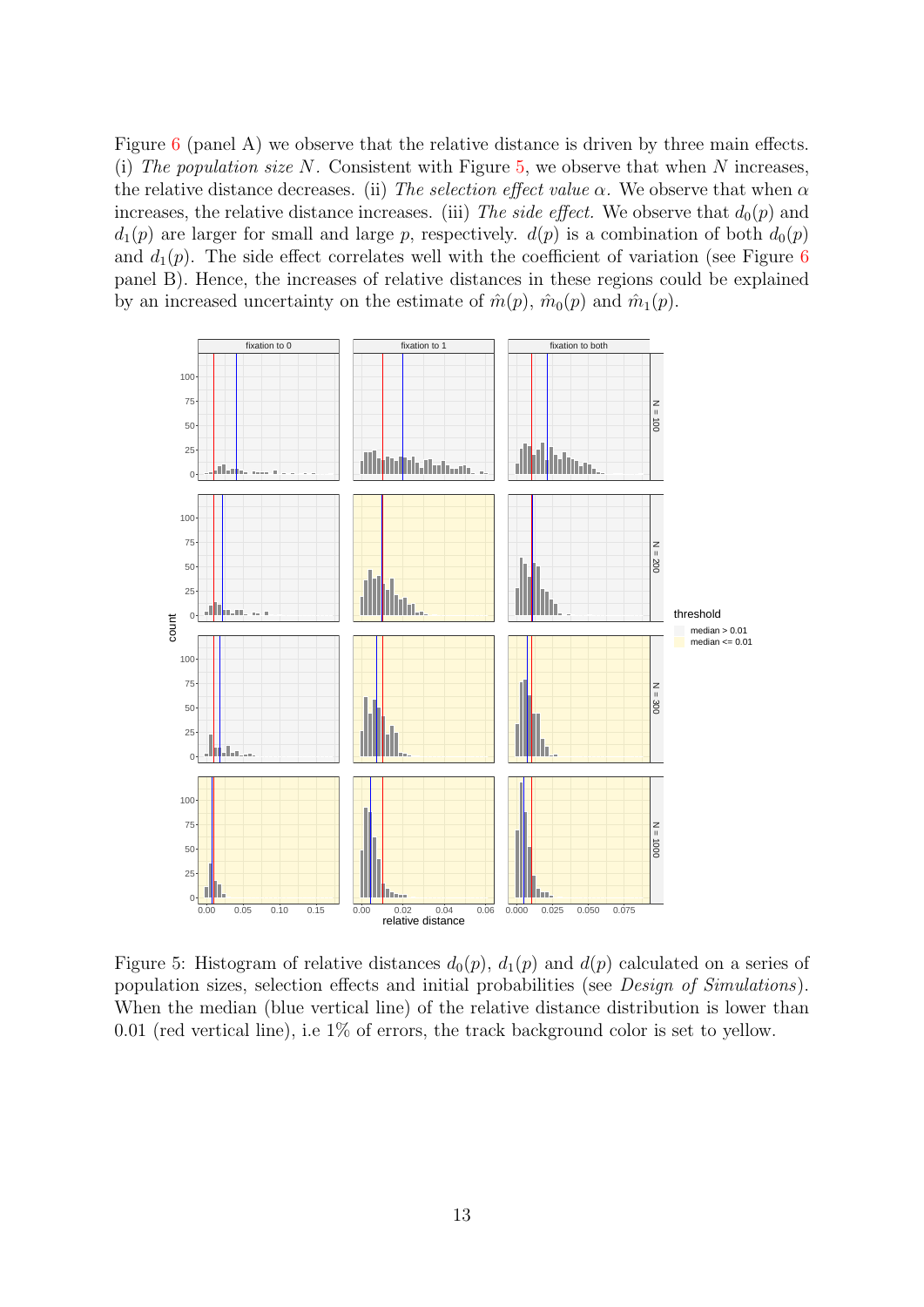

<span id="page-13-0"></span>Figure 6: (A) Heatmap of relative distances  $d_0(p)$ ,  $d_1(p)$  and  $d(p)$  calculated on a series of population sizes, selection effects and initial probabilities (see Design of Simulations). (B) Heatmap of the coefficient of variation estimated on  $10<sup>4</sup>$  observed fixations for the same series of parameters. The coefficient of variation is independent of the population size  $N$  (see [D\)](#page-20-0).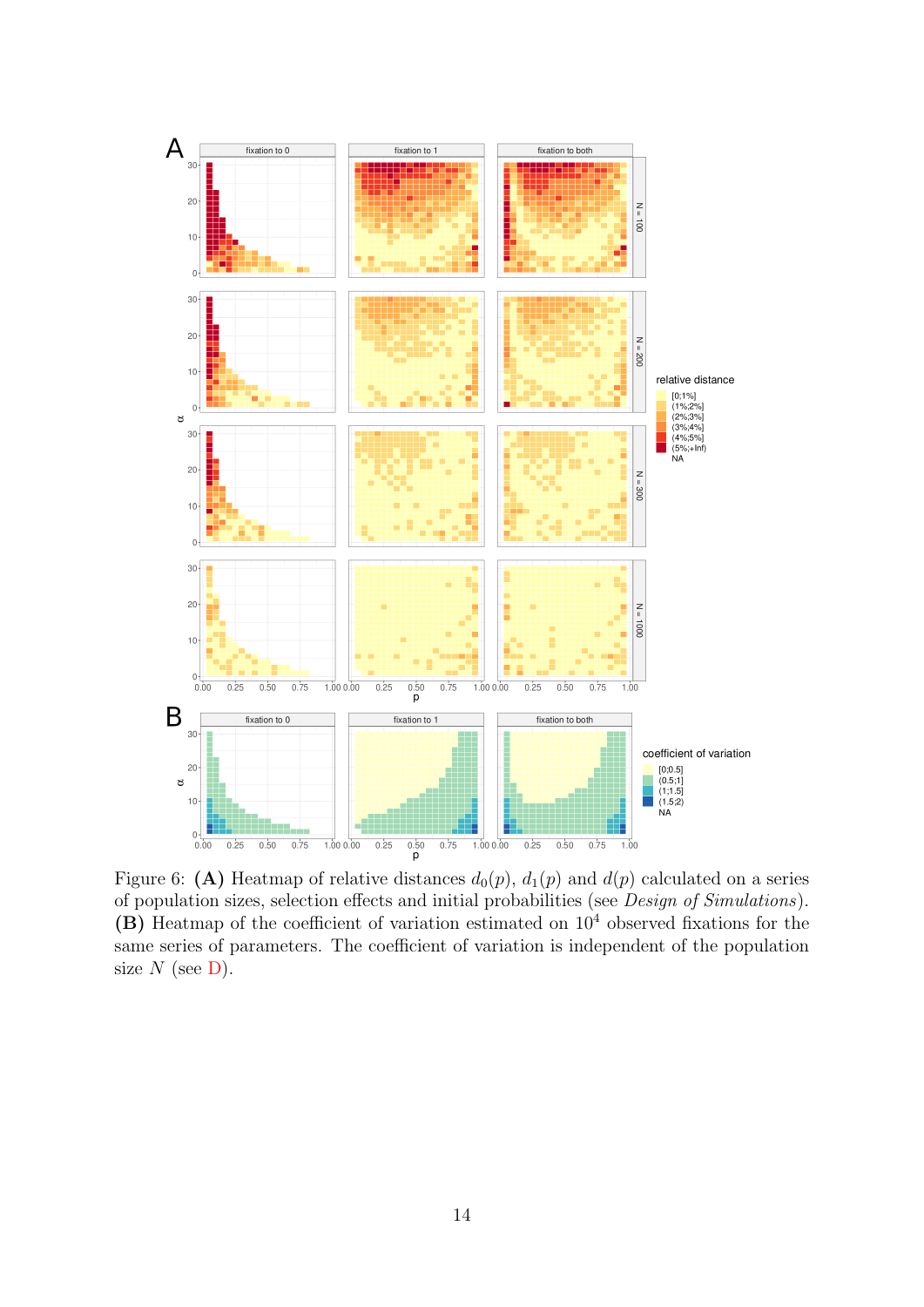### 6 Conclusion

Exact and approximate formulas for time to fixation in Wright-Fisher problem with selection have been found. All exact formulas are derived by only using the law of total probability and Taylor expansions. The derivation of these results have then been simplified in comparison to the standard diffusion approximation method based on the Kolmogorov backward partial differential equation. Time to fixation to zero, one and both are only expressed in terms of elementary and exponential integral functions with respect to the initial allele A proportion  $p$  in segment [0, 1]. For small selection effects an approximate solution is possible and highlight its link with the standard solution with no selection. A simulation study have been conducted to highlight the large validity range of our formulas, even for small population size. For future developments building estimators for the selection coefficient based on our exact results would be a possible next step. A better understanding of the higher moments for time to fixation to zero and one as the variance would lead to explicit confidence intervals for this model with selection.

### Contributions and Acknowledgment

Pauline Spinga has been working three months on this project during her undergraduate internship. She developed an R Shiny app comparing simulation results to the exact fixation time formula <https://github.com/PaulineSpinga/wrightfisher>. She also helped finding the approximate solution of Theorem [3](#page-8-2) and made most of the literature review. Arnaud Liehrmann was responsible for the simulation study and co-developed its related R package <https://github.com/vrunge/WrightFisherSelection>. Vincent Runge supervised the project, found the theoretical results and wrote the manuscript. We also would like to thank our colleague Guillem Rigaill (INRAE researcher and Arnaud's PhD supervisor) for helpful comments concerning the simulation study.

## References

- <span id="page-14-0"></span>[1] S. Wright, Evolution in mendelian populations, Genetics 16 (2) (1931) 97.
- <span id="page-14-1"></span>[2] R. A. F. Sir, R. Fisher, The genetical theory of natural selection: a complete variorum edition, Oxford University Press, 1999.
- <span id="page-14-2"></span>[3] P. Buri, Gene frequency in small populations of mutant drosophila, Evolution (1956) 367–402.
- <span id="page-14-3"></span>[4] D. R. Gifford, J. A. G. de Visser, L. M. Wahl, Model and test in a fungus of the probability that beneficial mutations survive drift, Biology letters 9 (1) (2013) 20120310.
- <span id="page-14-4"></span>[5] J. Terhorst, C. Schlötterer, Y. S. Song, Multi-locus analysis of genomic time series data from experimental evolution, PLOS Genetics 11 (4) (2015).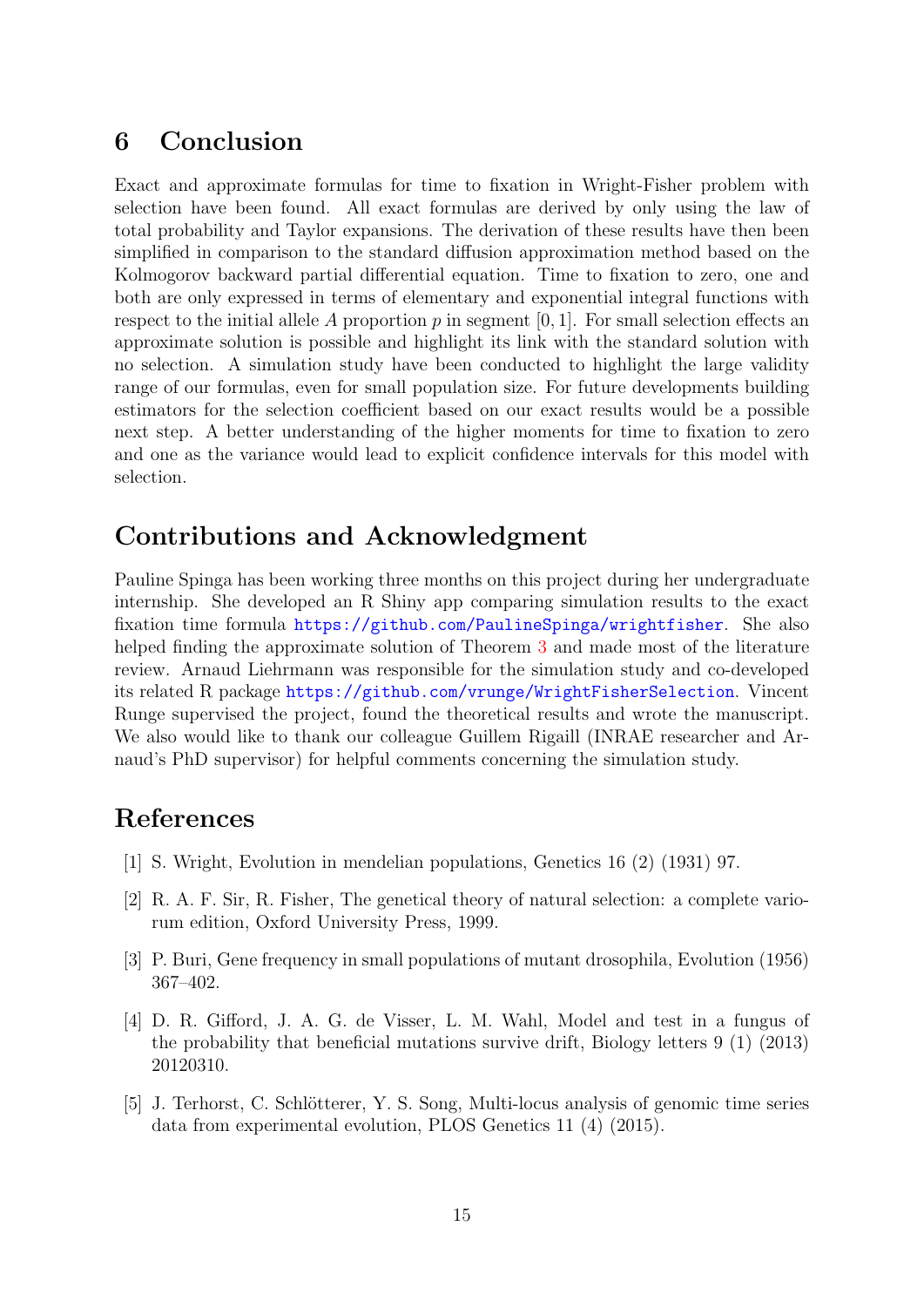- <span id="page-15-0"></span>[6] M. A. Fares, Experimental evolution and next generation sequencing illuminate the evolutionary trajectories of microbes, in: Advances in the Understanding of Biological Sciences Using Next Generation Sequencing (NGS) Approaches, Springer, 2015, pp. 101–113.
- <span id="page-15-1"></span>[7] P. Tataru, T. Bataillon, A. Hobolth, Inference under a wright-fisher model using an accurate beta approximation, Genetics 201 (3) (2015) 1133–1141.
- <span id="page-15-2"></span>[8] A. Ferrer-Admetlla, C. Leuenberger, J. D. Jensen, D. Wegmann, An approximate markov model for the wright–fisher diffusion and its application to time series data, Genetics 203 (2) (2016) 831–846.
- <span id="page-15-3"></span>[9] T. Taus, A. Futschik, C. Schlötterer, Quantifying selection with pool-seq time series data, Molecular Biology and Evolution 34 (11) (2017) 3023–3034.
- <span id="page-15-4"></span>[10] A. Jonas, T. Taus, C. Kosiol, C. Schlötterer, A. Futschik, Estimating the effective population size from temporal allele frequency changes in experimental evolution, Genetics 204 (2) (2016) 723–735.
- <span id="page-15-5"></span>[11] R. N. Gutenkunst, R. D. Hernandez, S. H. Williamson, C. D. Bustamante, Inferring the joint demographic history of multiple populations from multidimensional SNP frequency data, PLoS Genetics 5 (10) (2009) e1000695.
- <span id="page-15-6"></span>[12] S. Lukić, J. Hey, Demographic inference using spectral methods on SNP data, with an analysis of the human out-of-africa expansion, Genetics 192 (2) (2012) 619–639.
- <span id="page-15-7"></span>[13] M. Steinrücken, A. Bhaskar, Y. S. Song, A novel spectral method for inferring general diploid selection from time series genetic data, The Annals of Applied Statistics 8 (4) (2014).
- <span id="page-15-8"></span>[14] I. Mathieson, G. McVean, Estimating selection coefficients in spatially structured populations from time series data of allele frequencies, Genetics 193 (3) (2013) 973– 984.
- <span id="page-15-9"></span>[15] Z. Gompert, Bayesian inference of selection in a heterogeneous environment from genetic time-series data, Molecular Ecology 25 (1) (2015) 121–134.
- <span id="page-15-10"></span>[16] J. P. Bollback, T. L. York, R. Nielsen, Estimation of 2nes from temporal allele frequency data, Genetics 179 (1) (2008) 497–502.
- <span id="page-15-11"></span>[17] A.-S. Malaspinas, O. Malaspinas, S. N. Evans, M. Slatkin, Estimating allele age and selection coefficient from time-serial data, Genetics 192 (2) (2012) 599–607.
- <span id="page-15-12"></span>[18] R. Vitalis, M. Gautier, K. J. Dawson, M. A. Beaumont, Detecting and measuring selection from gene frequency data, Genetics 196 (3) (2014) 799–817.
- <span id="page-15-13"></span>[19] M. Lacerda, C. Seoighe, Population genetics inference for longitudinally-sampled mutants under strong selection, Genetics 198 (3) (2014) 1237–1250.
- <span id="page-15-14"></span>[20] H. Shafiey, D. Waxman, Exact results for the probability and stochastic dynamics of fixation in the wright-fisher model, Journal of theoretical biology 430 (2017) 64–77.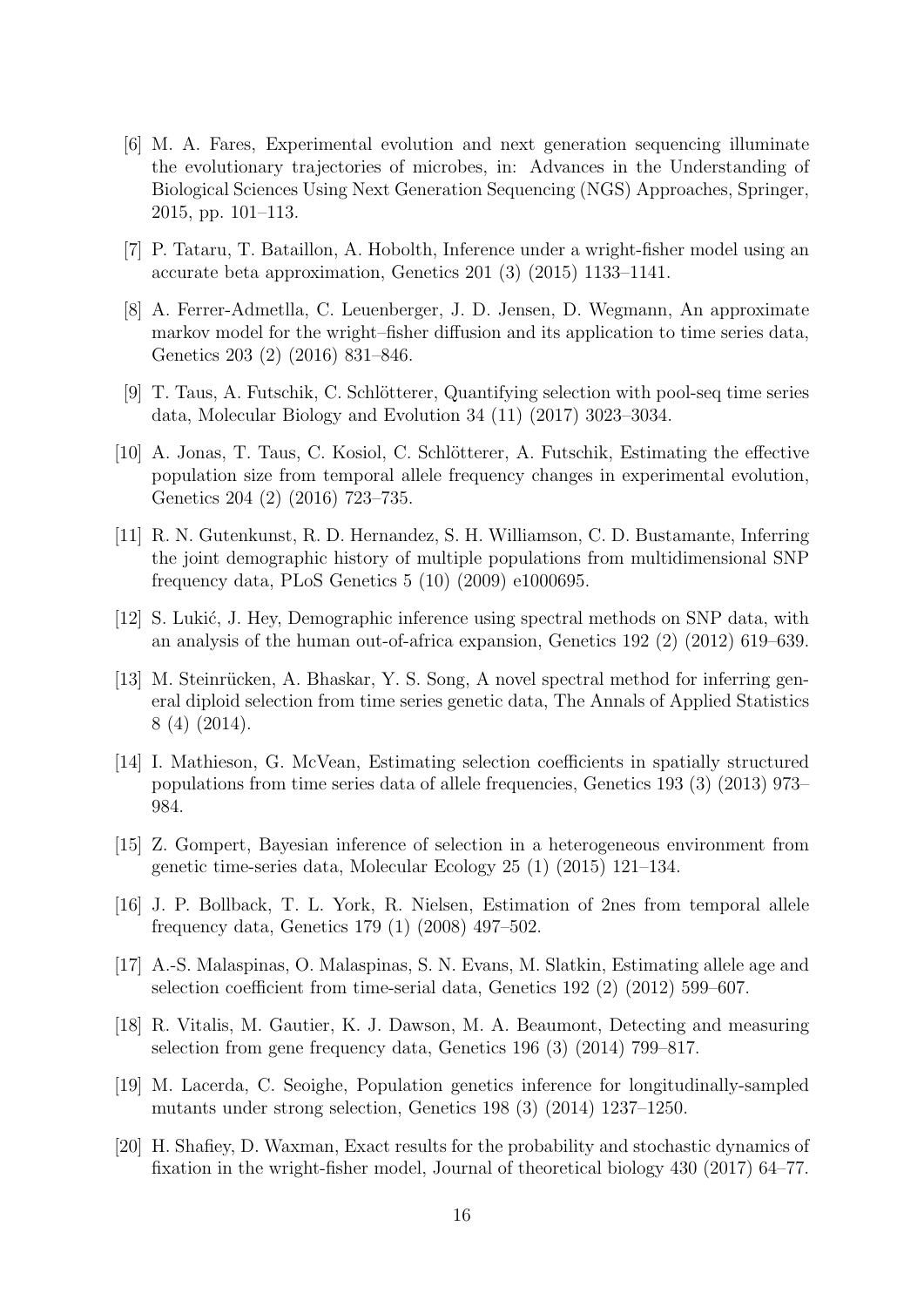- <span id="page-16-0"></span>[21] M. Kimura, On the probability of fixation of mutant genes in a population, Genetics 47 (6) (1962) 713.
- <span id="page-16-1"></span>[22] A. Etheridge, Diffusion process models in mathematical genetics.
- <span id="page-16-2"></span>[23] T. D. Tran, J. Hofrichter, J. Jost, An introduction to the mathematical structure of the wright–fisher model of population genetics, Theory in Biosciences 132 (2) (2013) 73–82.
- <span id="page-16-3"></span>[24] M. Kimura, T. Ohta, The average number of generations until fixation of a mutant gene in a finite population, Genetics 61 (3) (1969) 763.
- <span id="page-16-4"></span>[25] M. Kimura, Average time until fixation of a mutant allele in a finite population under continued mutation pressure: Studies by analytical, numerical, and pseudosampling methods, Proceedings of the National Academy of Sciences 77 (1) (1980) 522–526.
- <span id="page-16-5"></span>[26] P. Narain, A note on the diffusion approximation for the variance of the number of generations until fixation of a neutral mutant gene, Genetics Research 15 (2) (1970) 251–255.
- <span id="page-16-6"></span>[27] T. Maruyama, The average number and the variance of generations at particular gene frequency in the course of fixation of a mutant gene in a finite population, Genetics Research 19 (2) (1972) 109–113.
- <span id="page-16-7"></span>[28] B. Koopmann, J. Müller, A. Tellier, D. Zivković, Fisher–wright model with deterministic seed bank and selection, Theoretical Population Biology 114 (2017) 29–39.
- <span id="page-16-8"></span>[29] A. Etheridge, Some Mathematical Models from Population Genetics: Ecole D'Eté de Probabilit´es de Saint-Flour XXXIX-2009, Vol. 2012, Springer Science & Business Media, 2011.
- <span id="page-16-9"></span>[30] S. Braude, A. R. Templeton, Understanding the multiple meanings of 'inbreeding'and 'effective size'for genetic management of african rhinoceros populations, African Journal of Ecology 47 (4) (2009) 546–555.
- <span id="page-16-10"></span>[31] J. Wang, E. Santiago, A. Caballero, Prediction and estimation of effective population size, Heredity 117 (4) (2016) 193–206.
- <span id="page-16-11"></span>[32] P. Tataru, M. Simonsen, T. Bataillon, A. Hobolth, Statistical inference in the wright–fisher model using allele frequency data, Systematic biology 66 (1) (2017) e30–e46.
- <span id="page-16-12"></span>[33] J. P. Bollback, T. L. York, R. Nielsen, Estimation of 2 nes from temporal allele frequency data, Genetics 179 (1) (2008) 497–502.
- <span id="page-16-13"></span>[34] J. G. Kemeny, J. Snell, Laurie finite markov chains springer verlag, New York (1976).
- <span id="page-16-14"></span>[35] M. Geller, E. W. Ng, A table of integrals of the exponential integral, Journal of Research of the National Bureau of Standards 71 (1969) 1–20.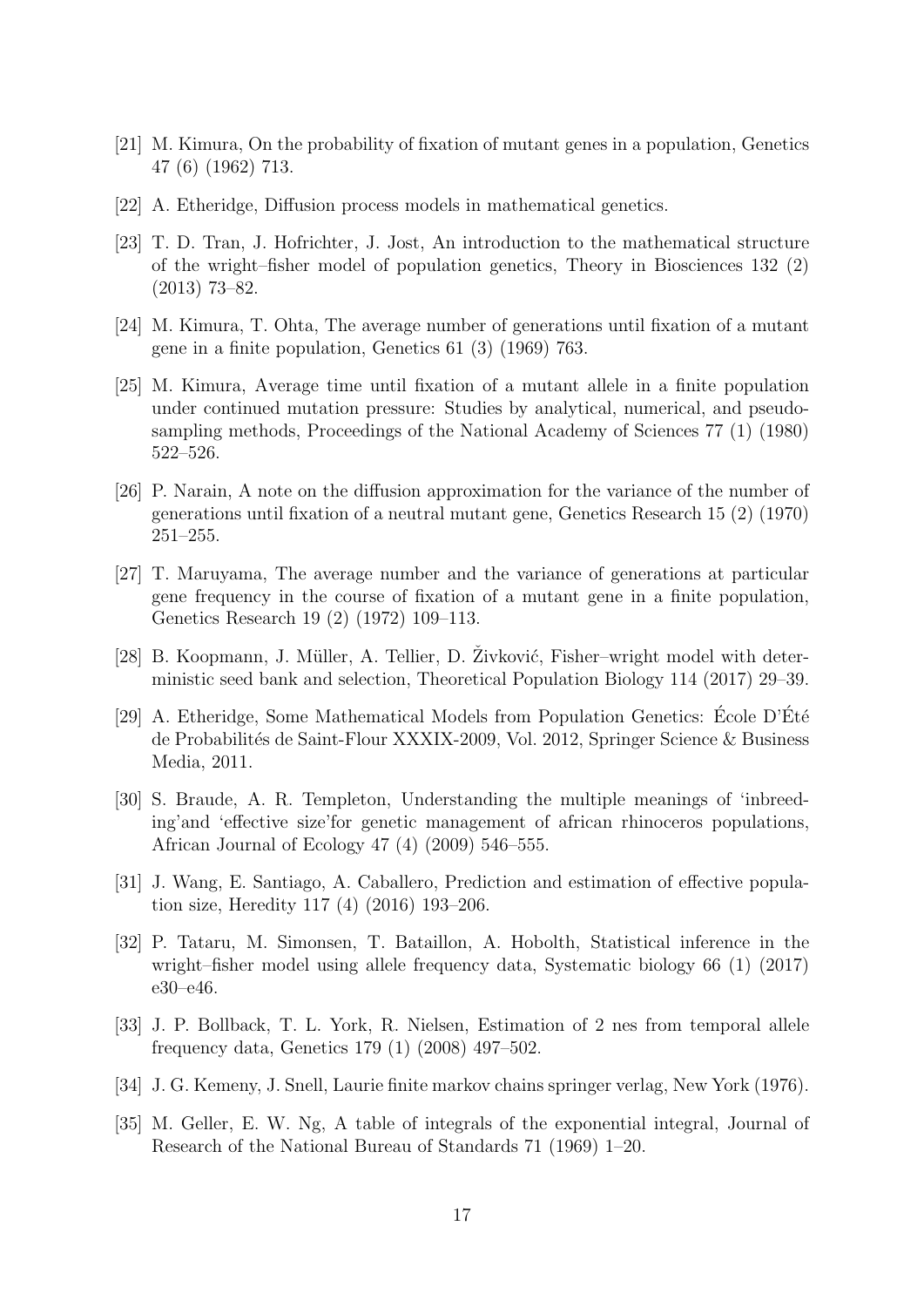<span id="page-17-1"></span>[36] M. Kimura, The length of time required for a selectively neutral mutant to reach fixation through random frequency drift in a finite population, Genetics Research 15 (1) (1970) 131–133.

## <span id="page-17-0"></span>A Differential Equations for Fixation Time

We describe the proof for the equation in  $m(\cdot)$ . All other results are proven the same way (we only have to change the constant term). Using a Taylor expansion, we get

$$
m(p) = 1 + \int_{\Delta p} \mathbb{P}_{p \to p+q} m(p + \Delta p) d(\Delta p)
$$
  
= 1 +  $\int \mathbb{P}_{p \to p+\Delta p} \left( m(p) + \frac{m'(p)}{1!} \Delta p + \frac{m''(p)}{2!} \Delta p^2 + O(\Delta p^3) \right) d(\Delta p)$  (6)  

$$
\approx 1 + m(p) + \mathbb{E}[\Delta P] m'(p) + \frac{1}{2} \mathbb{E}[(\Delta P)^2] m''(p).
$$

With  $\Delta P = (Y_{t+1} - Y_t) |_{Y_t = p}$ , we have:

$$
\mathbb{E}[Y_t] = p, \quad \mathbb{E}[Y_{t+1}] = \frac{(1+s)p}{1+sp}, \quad \mathbb{E}[\Delta P] = \frac{sp(1-p)}{1+ps},
$$

and

$$
\text{Var}(\Delta P) = \text{Var}(Y_{t+1}) = \frac{1}{N} \frac{(1+s)p}{1+sp} (1 - \frac{(1+s)p}{1+sp}) = \frac{1}{N} \frac{(1+s)p(1-p)}{(1+sp)^2},
$$

$$
\mathbb{E}[(\Delta P)^2] = \text{Var}(\Delta P) + \mathbb{E}[\Delta P]^2 = \frac{p(1-p)}{(1+ps)^2} \left[ \frac{1+s}{N} + s^2 p(1-p) \right].
$$

We derive approximate formulations for these two first moments by Taylor expansion in power of  $\alpha/2N$  using relation  $s=\frac{\alpha}{2N}$  $\frac{\alpha}{2N}$ . We get:

$$
\mathbb{E}[\Delta P] = p(1-p)\frac{\frac{\alpha}{2N}}{1+p\frac{\alpha}{2N}} \simeq p(1-p)\frac{\alpha}{2N}(1-p\frac{\alpha}{2N}) = p(1-p)\frac{\alpha}{2N} + o\left(\frac{\alpha}{2N}\right).
$$

Similarly,

$$
\mathbb{E}[(\Delta P)^2] = \frac{p(1-p)}{N} \frac{(1+\frac{\alpha}{2N})}{(1+p\frac{\alpha}{2N})^2} + o\left(\frac{\alpha}{2N}\right)
$$
  
=  $\frac{p(1-p)}{N}(1+\frac{\alpha}{2N})(1-2p\frac{\alpha}{2N})) + o\left(\frac{\alpha}{2N}\right) = \frac{p(1-p)}{N} + o\left(\frac{\alpha}{2N}\right).$ 

Removing the small order terms leads to the desired differential equation.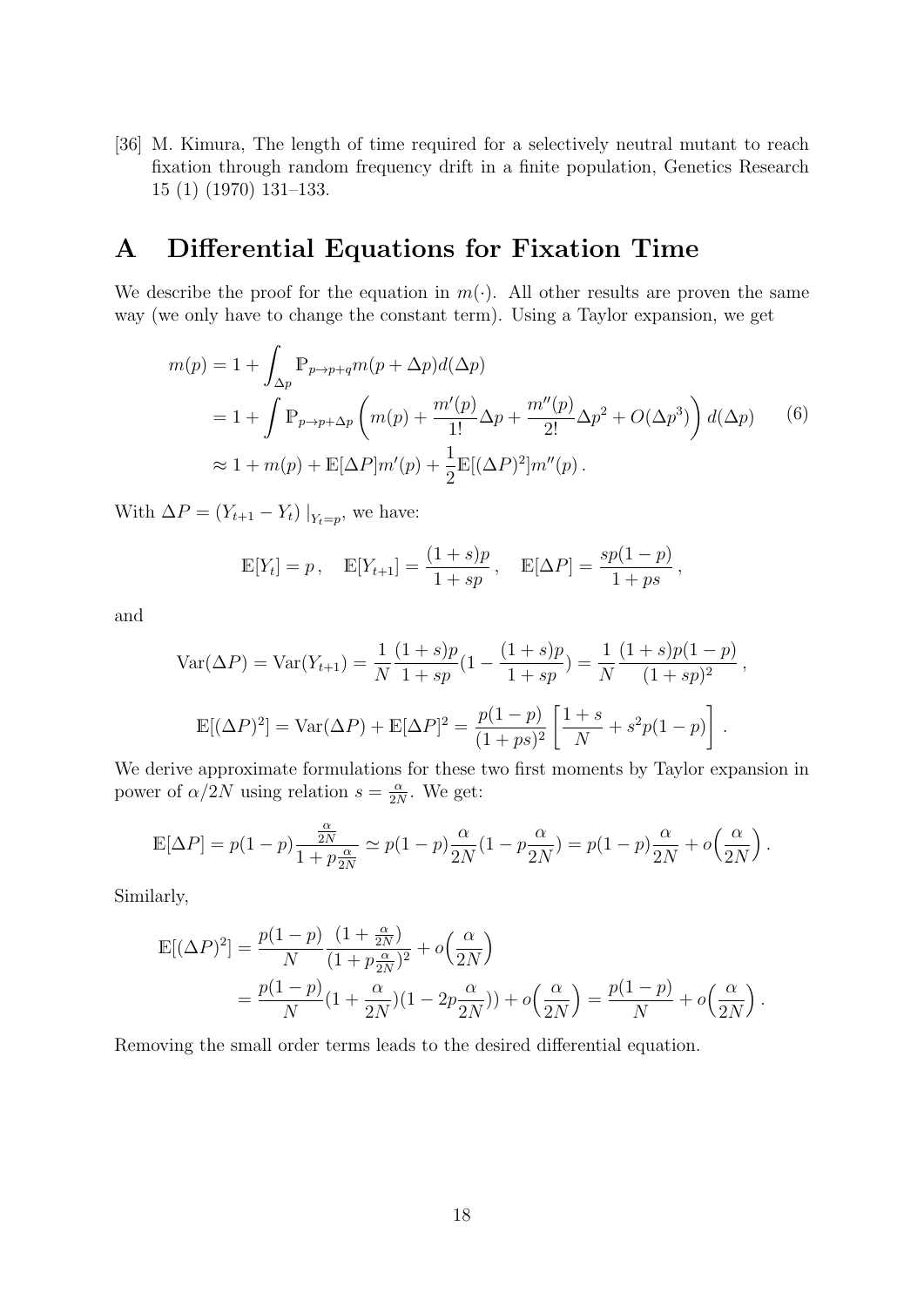## <span id="page-18-0"></span>B Approximate Solution Upper Bound

We recall that  $\alpha$  is positive.

$$
\frac{\alpha}{2N}|m(p) - m_{(k)}(p)| = \left| \left[ \frac{1 - e^{-\alpha p}}{1 - e^{-\alpha x}} \right] - \sum_{n=k+1}^{+\infty} \frac{(-\alpha x)^n}{n!} \left( \ln |\alpha x| - H_n \right) \right] \right|_{x=p}^{x=1}
$$

$$
- \left[ \frac{1 - e^{\alpha (1-p)}}{1 - e^{\alpha x}} \left( - \sum_{n=k+1}^{+\infty} \frac{(\alpha x)^n}{n!} \left( \ln |\alpha x| - H_n \right) \right) \right]_{x=1-p}^{x=1} \right|
$$

$$
\leq \sum_{n=k+1}^{+\infty} \frac{\alpha^n}{n!} \left( |\ln \alpha| + H_n \right) + \sum_{n=k+1}^{+\infty} \frac{(\alpha p)^n}{n!} \left( |\ln \alpha p| + H_n \right)
$$

$$
+ (1-p) \sum_{n=k+1}^{+\infty} \frac{\alpha^n}{n!} \left( |\ln \alpha| + H_n \right) + \sum_{n=k+1}^{+\infty} \frac{(\alpha (1-p))^n}{n!} \left( |\ln \alpha (1-p)| + H_n \right),
$$

applying triangle inequalities and using relations  $\frac{1-e^{-\alpha p}}{1-e^{-\alpha}} \leq 1$ ,  $\frac{1-e^{\alpha(1-p)}}{1-e^{\alpha}} \leq 1-p$ . With the loose upper bound  $H_n \leq n$  and  $\sum_{n=k+1}^{+\infty}$  $\frac{z^n}{n!} \leq e^z \frac{z^{k+1}}{(k+1)!}$  for positive z, we get:

$$
\frac{1}{2N}|m(p) - m_{(k)}(p)| \le \alpha^k \left[\frac{e^{\alpha}}{k!} \left(\frac{|\ln \alpha|}{k+1} + 1\right) + \frac{e^{\alpha p} p^{k+1}}{k!} \left(\frac{|\ln \alpha p|}{k+1} + 1\right) + \frac{e^{\alpha(1-p)} (1-p)^{k+1}}{k!} \left(\frac{|\ln \alpha(1-p)|}{k+1} + 1\right)\right]
$$
  

$$
\le \frac{e^{\alpha} \alpha^k}{k!} \left(\frac{|\ln \alpha| + p^{k+1} |\ln \alpha p| + (1-p)^{k+1} |\ln \alpha(1-p)|}{k+1} + 3\right),
$$

using the upper bound  $e^{\alpha}$  for both  $e^{\alpha p}$  and  $e^{\alpha(1-p)}$ . Eventually, we have:

$$
p^{k+1}|\ln p| \leq pp^k|\ln p| \leq \frac{p}{Me} \leq pe^{-1}
$$
,

and we get

$$
|m(p) - m_{(k)}(p)| \le 2N \frac{e^{\alpha} \alpha^k}{k!} \left( \frac{2|\ln \alpha| + e^{-1}}{k+1} + 3 \right).
$$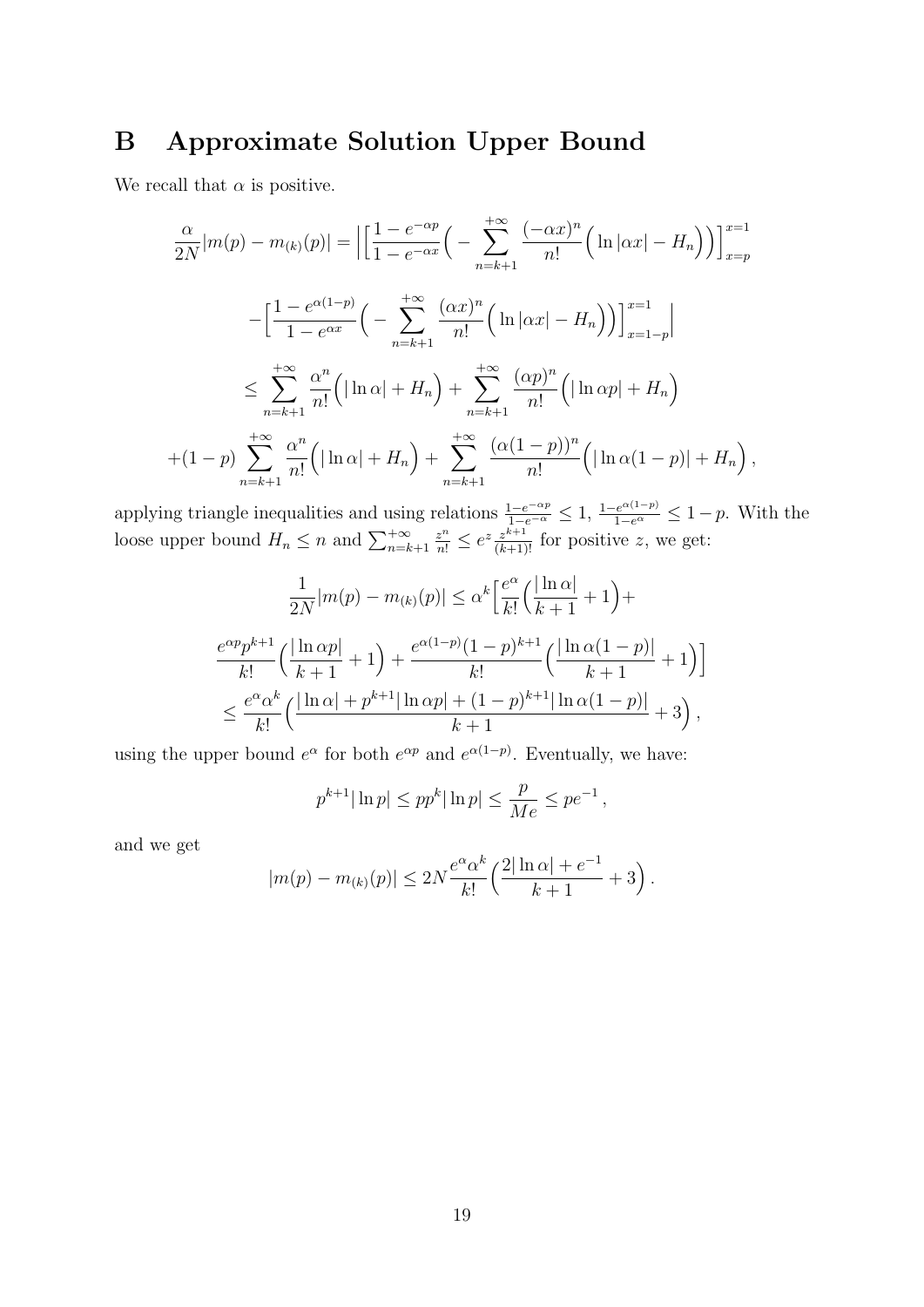## <span id="page-19-0"></span>C Fixation time distribution on the log scale.



Figure 1: The distribution of fixation time to one seems Log-symmetric. Histograms of relative fixation time to zero (in red) and fixation time to one (in blue) on the log scale. Each histogram represents the result of  $10^4$  simulations with population size of  $N = 10^4$ .